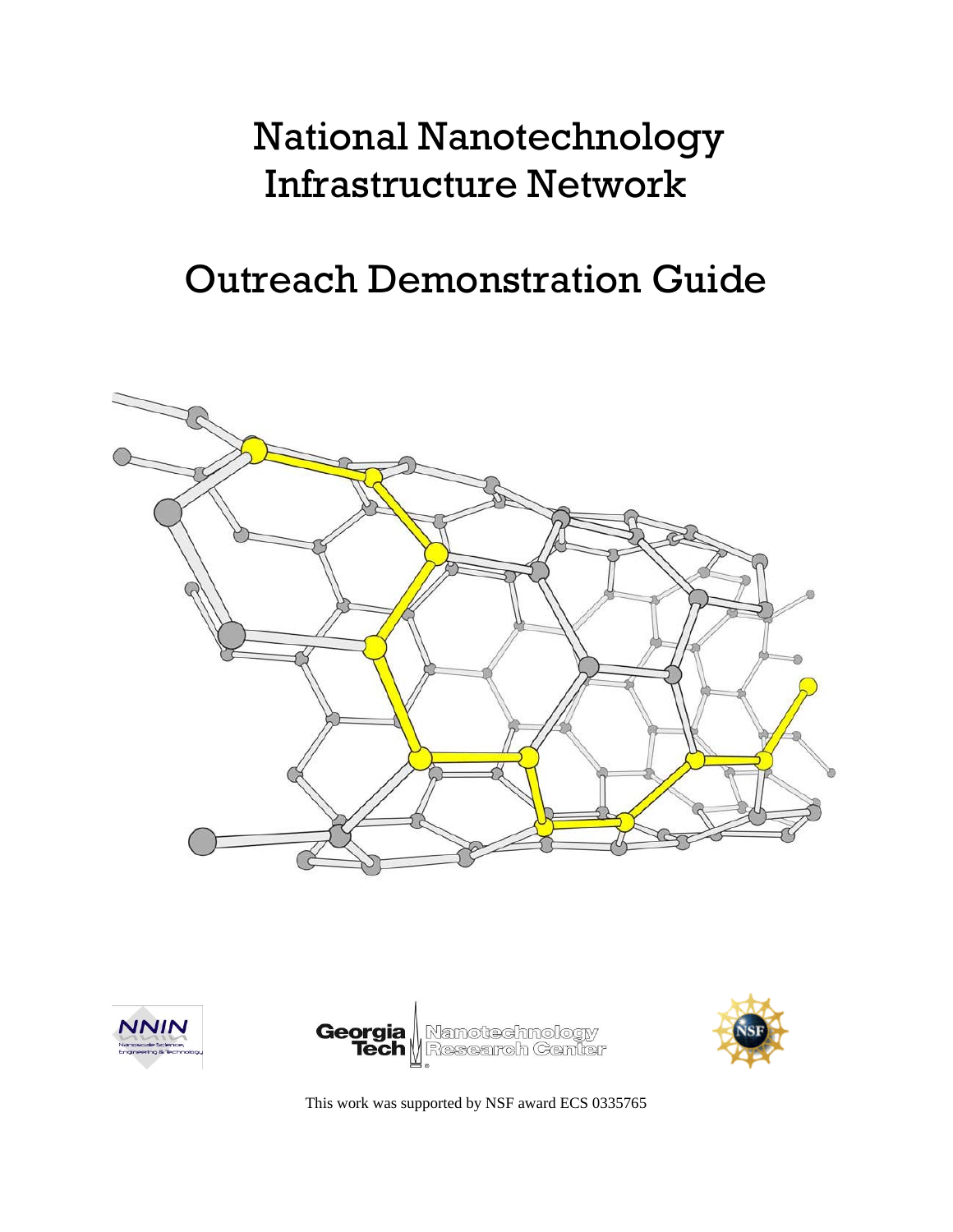





## **NNIN Outreach Demonstration Guide**

This guide consists of a variety of demonstrations that the NNIN Education Office at Georgia Institute of Technology uses with visiting groups. Some of the materials were developed by NNIN and some of the materials come from other nano-education groups. We site the source for these additional materials and provide information on how we **adapt** the lesson for use as a **demo** with a group. The materials can be used with middle/high school students and the general public.

Typically we set up several stations (the number depends on how many people can work the stations) and have the groups (~10 people to a group) cycle through the stations about every ten minutes. Each table has a small easel indicating the name of the demonstration and often has an accompanying poster or other informational materials. Alternatively, we use these demos as a "show" and ask for student volunteers to come up and assist. This works well with large groups of visitors. Individual tables work best as the participants can see the demo much better and the students can be engaged as active participants. These are not meant to be full lessons/activities. However, we do provide the links to access the full activities should you wish to explore these.

| <b>Time</b> | <b>Red Team</b>         | Delow is an example of a schedule to be used while a group of $\pm 0$ students.<br><b>Blue Team</b> | <b>Green Team</b>           | <b>Purple Team</b>          |
|-------------|-------------------------|-----------------------------------------------------------------------------------------------------|-----------------------------|-----------------------------|
|             | Intro to Nano Rm        | Intro to Nano Rm                                                                                    | Intro to Nano Rm            | Intro to Nano Rm            |
| 10:30-11:00 | 102A                    | 102A                                                                                                | 102A                        | 102A                        |
|             | Forces at the           | <b>Ferrofluids and</b>                                                                              | <b>Exploring Self</b>       | <b>Shape Memory</b>         |
| 11:00-11:30 | <b>Nanoscale</b>        | <b>Magnetism</b>                                                                                    | Assembly                    | Alloys - Nitinol            |
|             | Ferrofluids &           | <b>Exploring Self</b>                                                                               | <b>Sahpe Memory</b>         | Forces at the               |
|             | <b>Magnetism</b>        | <b>Assembly</b>                                                                                     | <b>Alloys - Nitinol</b>     | Nanoscale                   |
|             | <b>Exploring Self</b>   | <b>Shape Memory</b>                                                                                 | Forces at the               | <b>Ferrofluids and</b>      |
|             | Assembly                | <b>Alloys - Nitinol</b>                                                                             | <b>Nanoscale</b>            | <b>Magnetism</b>            |
|             | <b>Shape Memory</b>     | Forces at the                                                                                       | <b>Ferrofluids and</b>      | <b>Exploring Self</b>       |
|             | <b>Alloys - Nitinol</b> | <b>Nanoscale</b>                                                                                    | <b>Magnetism</b>            | Assembly                    |
|             | Cleanroom               | Snack/Cleanroom                                                                                     |                             |                             |
| 11:30-11:45 | <b>Tour/Snack</b>       | Tour                                                                                                | Nanooze Exhibit             | Nanooze Exhibit             |
|             |                         |                                                                                                     | Cleanroom                   | Snack/Cleanroom             |
| 11:45-12:00 | Nanooze Exhibit         | Nanooze Exhibit                                                                                     | <b>Tour/Snack</b>           | Tour                        |
|             |                         |                                                                                                     |                             | <b>Exploring Magic</b>      |
| 12:00-12:30 | <b>Surface Effects</b>  | <b>Allotropes of Carbon</b>                                                                         | <b>Liquid Crystals</b>      | Sand                        |
|             | Allotropes of           |                                                                                                     | <b>Exploring Magic</b>      |                             |
|             | Carbon                  | <b>Liquid Crystals</b>                                                                              | Sand                        | <b>Surface Effects</b>      |
|             |                         | <b>Exploring Magic</b>                                                                              |                             |                             |
|             | <b>Liquid Crystals</b>  | Sand                                                                                                | <b>Surface Effects</b>      | <b>Allotropes of Carbon</b> |
|             | <b>Exploring Magic</b>  |                                                                                                     |                             |                             |
|             | Sand                    | <b>Surface Effects</b>                                                                              | <b>Allotropes of Carbon</b> | <b>Liquid Crystals</b>      |
| 12:30-1:00  | <b>Surveys</b>          | <b>Surveys</b>                                                                                      | <b>Surveys</b>              | <b>Surveys</b>              |

Below is an example of a schedule to be used with a group of 40-50 students: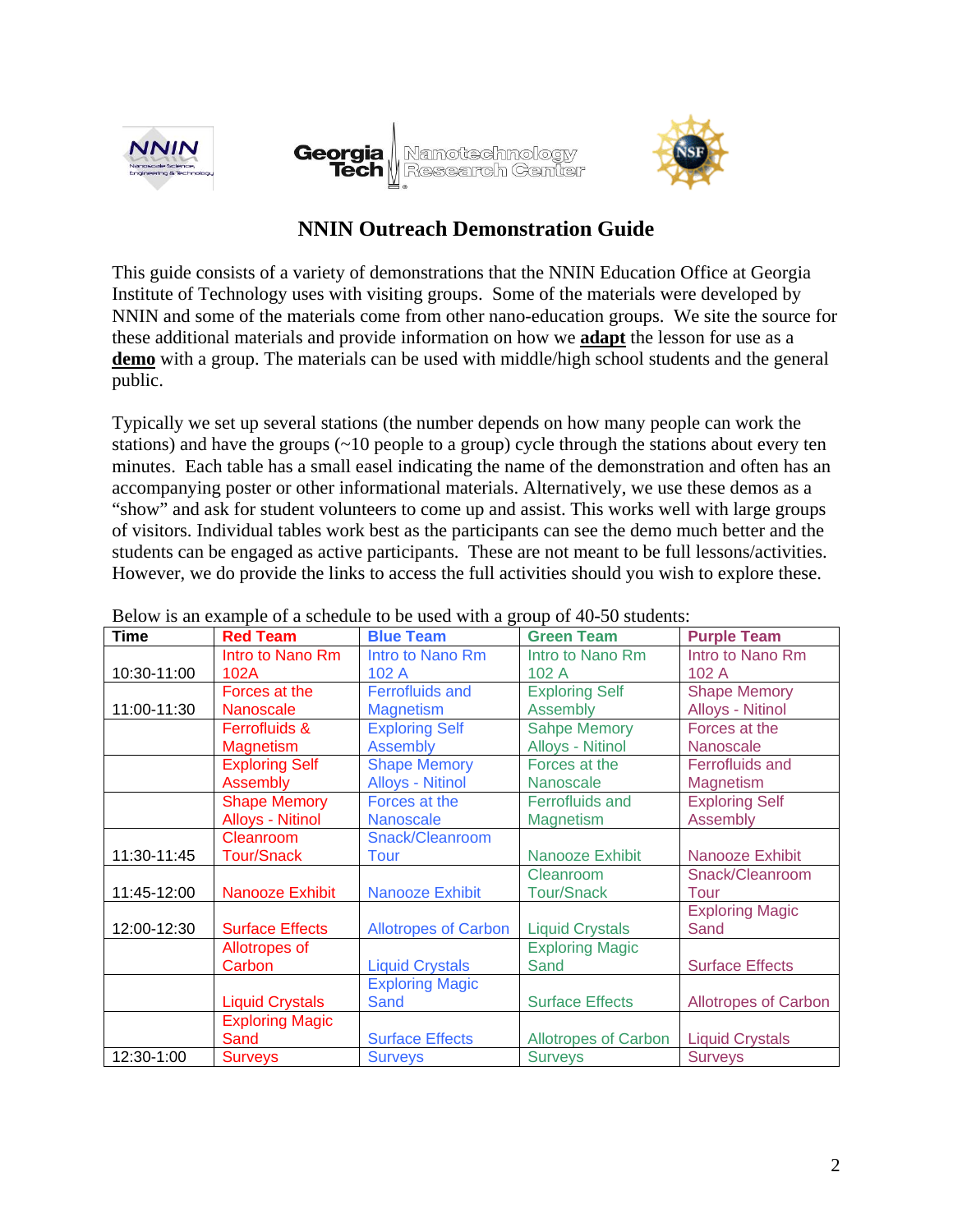## **List of Demonstrations**

| <b>Demonstration</b>                              | Page |
|---------------------------------------------------|------|
| Magic Sand – Exploring Hydrophobic Properties     | 4    |
| Shape Memory Alloys - Nitinol                     | 6    |
| Ferrofluids and Magnetism                         | 8    |
| Size and Scale - Measurement & Sorting Activities | 10   |
| Nanoproducts - Exploring Consumer Products        | 11   |
| Liquid Crystals – A liquid and a Crystal?         | 12   |
| Bunny Suit Contests – Who is the Fastest?         | 13   |
| Forces at the Nanoscale                           | 14   |
| <b>Exploring Self Assembly</b>                    | 15   |
| $Encapsulation - A New Way for Drug delivery$     | 17   |
| Edible Chips – How Chips are Made                 | 18   |
| Surface Effects – Surface Area and Reaction Rates | 21   |
| Allotropes of Carbon – What are They?             | 22   |
| Tools of Nano – Using the Right Tool              | 23   |

This Outreach Guide represents a compilation of various resources available on the Internet. We are providing this resource to assist those who wish to have a set of demonstrations that work well with groups. We refer you to the individual web sites to obtain more detailed information or the full lesson from a particular nanoeducation program from which we have developed our demonstrations.

We hope you find this guide useful in your efforts to educate individuals about nanotechnology. These demonstrations are only a few that are available from our colleagues in nanoeducation but are ones that we have found engage groups of students and adults.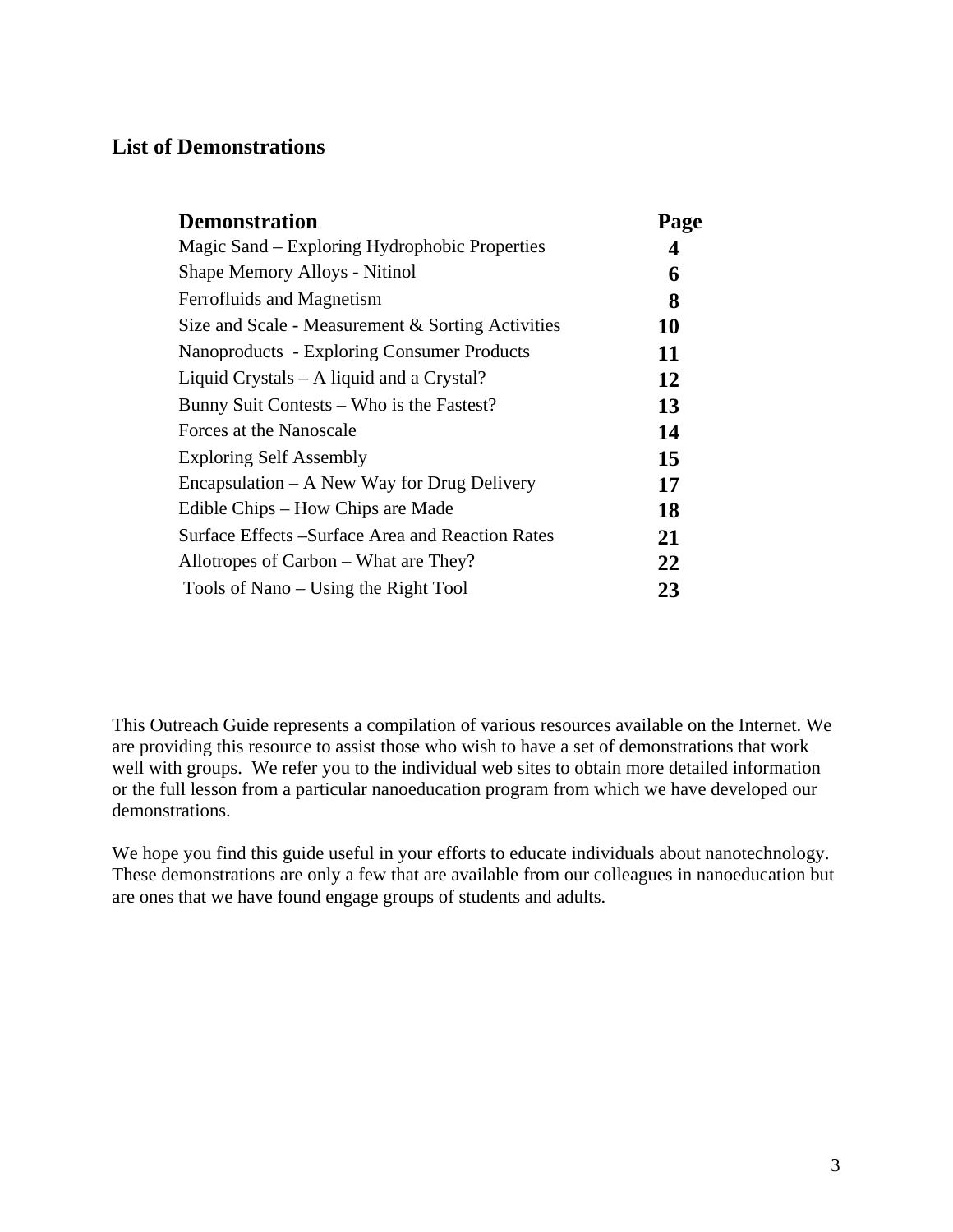## **1. Magic Sand Demo – Exploring Hydrophobic Properties**



The NNIN lesson *Exploring Magic Sand* will give you the background information for the full lesson [\(http://www.nnin.org/nnin\\_k12teachers.html\)](http://www.nnin.org/nnin_k12teachers.html). It also has resources to buy the materials but you can Google "magic sand" and find other sources plus YouTube videos.

#### **Materials:**

- 1. container of magic sand (small vials or bottles) plus a larger container with magic sand (we use the one pound container it is shipped in)
- 2. container of regular sand (small vials or bottles) plus a larger container of regular sand
- 3. 2-3 inch cardboard pieces to make sand demos (see picture above)
- 4. rubber cement
- 5. small petri dishes or small clear cups  $(2-3)$  depending on demo used) each filled  $\frac{1}{2}$  with water
- 6. water in squirt bottle or use beaker/cup with water and eye dropper
- 7. funnel and fast flow filter paper (or coffee filters)
- 8. beaker/cup to catch liquid from funnel
- 9. clear beaker or cup
- 10. water and stirring rod
- 11. small drop bottle of surfactant (if doing this part of demo) dish soap or vegetable oil (you may add food color to this so it is easier to see)
- 12. paper towels
- 13. plastic table cloth (optional)
- 14. hand held scope (optional) (Radio Shack Illuminated Microscope Model MM-100 Catalog # 63-1313)

#### **To do a demo:**

Prepare demo pieces in advance of event:

- 1. Cut circles or squares from cardboard (minimum size 2") such as from a shipping box. We use a die cut machine to cut circles or squares.
- 2. Spread out a sheet of paper to work over.
- 3. Spread rubber cement over cardboard piece and sprinkle with magic sand (press as necessary to stick). Shake off excess sand and reuse or return to container.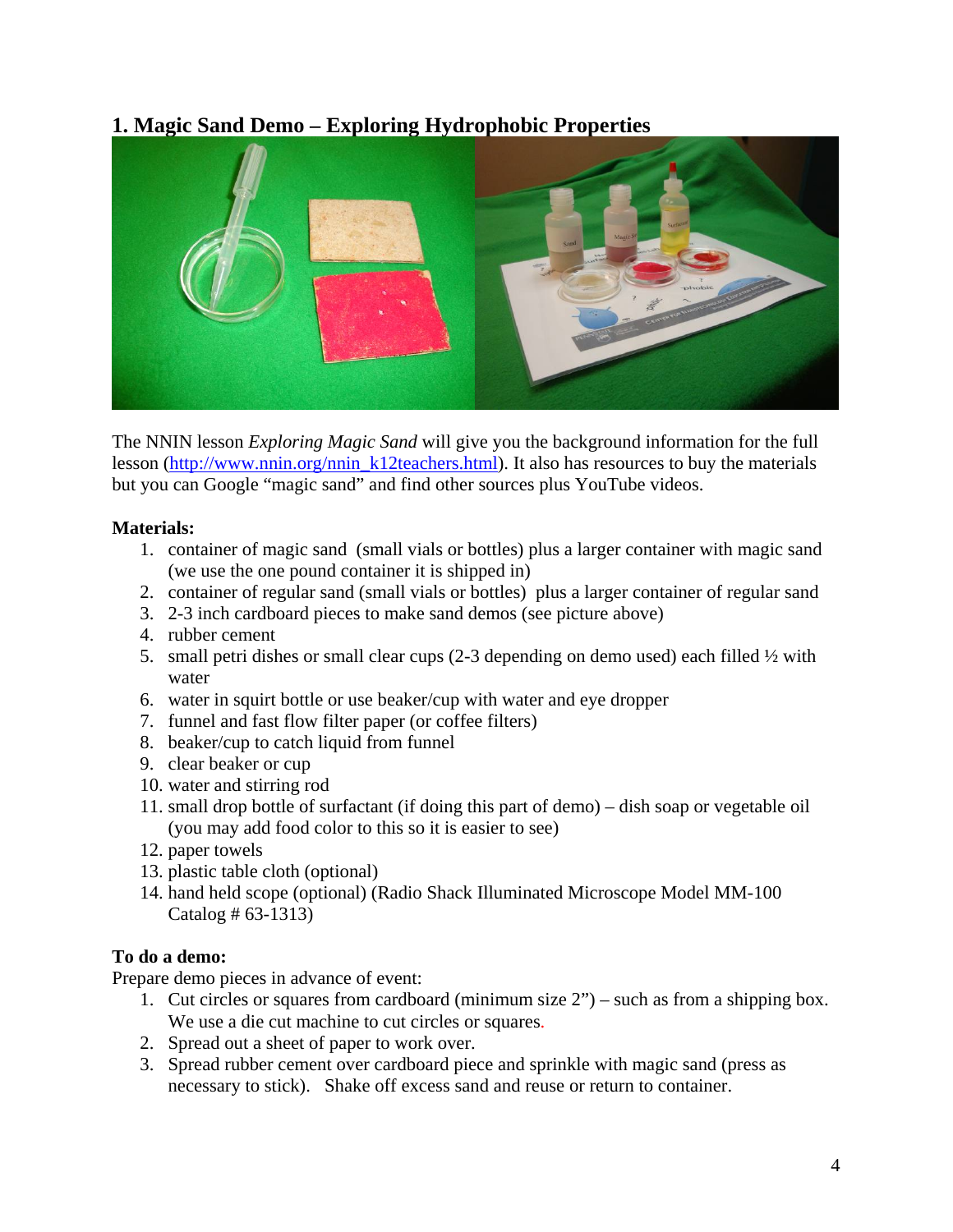4. Spread rubber cement over cardboard piece and sprinkle with regular sand (press as necessary to stick). Shake off excess sand and reuse or return to container.

**Part 1:** Ask students what hydrophobic and hydrophilic mean. Ask what will happen when you pour sand into a Petri dish with water. Ask for volunteers to sprinkle sand in one of the Petri dishes of water. Ask another volunteer to sprinkle magic sand in another Petri dish. Explain what is occurring and why this is nano (see lesson). You can also demonstrate what happens when there is a surfactant by adding drops of vegetable oil into a Petri dish and sprinkle with magic sand.

**Part 2:** Hand students the two types of circles and have them place drops of water on them using squirt bottles or eye droppers. Bring extra circles as we use 2-3 for each group and they also get wet and need to dry out. You may also let students use the handheld to look at the two sands to see if they can see differences. The Magic Sand is typically more rounded, less angular to allow for the monolayer to adhere.

**Part 3:** Have a clear container filled  $\frac{1}{2}$  - 2/3 with water. Pour a larger amount of magic sand into the container. Hand container to students and let them "play" with the magic sand by stirring it or lifting the sand up with the stirrer above the water's surface (it will be dry). When all have seen this demo, pour water into filter paper and show how the sand is dry. You will need to discard the Petri dish with the magic sand and surfactant. You can reuse the magic sand from the other Petri dish by filtering it. We usually discard the contents of the dish of water with regular sand. Prepare for your next group or reuse the Petri dishes without doing the pouring of materials with the next group.

There is a good YouTube video demonstrating the properties of magic sand. <http://www.youtube.com/watch?v=-1id-gHQjbs>

A variation of the demo can be found on NISE Net <http://www.nisenet.org/catalog/programs/magic-sandnanosurfaces>

To extend this activity you can demonstrate with hydrophobic leaves (Lotus Effect) such as elephant ears, lotus plants, nasturtium, collards, cabbage, or mustard greens. If you use any of the greens **do not** use the prewashed packets only the non-washed whole-leaf varieties. There are good YouTube videos of the Lotus Effect.<http://www.youtube.com/watch?v=LJtQ6dvcbOg> and <http://www.youtube.com/watch?v=MFHcSrNRU5E>

To show how nature's hydrophobic properties are duplicated in consumer products use NanoTex<sup>™</sup> fabric (samples available from the company; <http://www.nano-tex.com/>) or nanopants (Target Cherokee Stain Resistant) or stain resistant shirts (Dockers). Use water to demonstrate the hydrophobic properties of the material. Sto Corporation makes Lotusan™ a building wall covering but it takes 30 days to cure the materials so it may not be worthwhile to make your own demo pieces. However, they have a nice video showing the effect <http://www.stocorp.com/allweb.nsf/lotusanpage>. There is a poster on our web site of the Lotus Effect.<http://www.mirc.gatech.edu/education/documents/LotusEffectinfoforLotusan.pdf>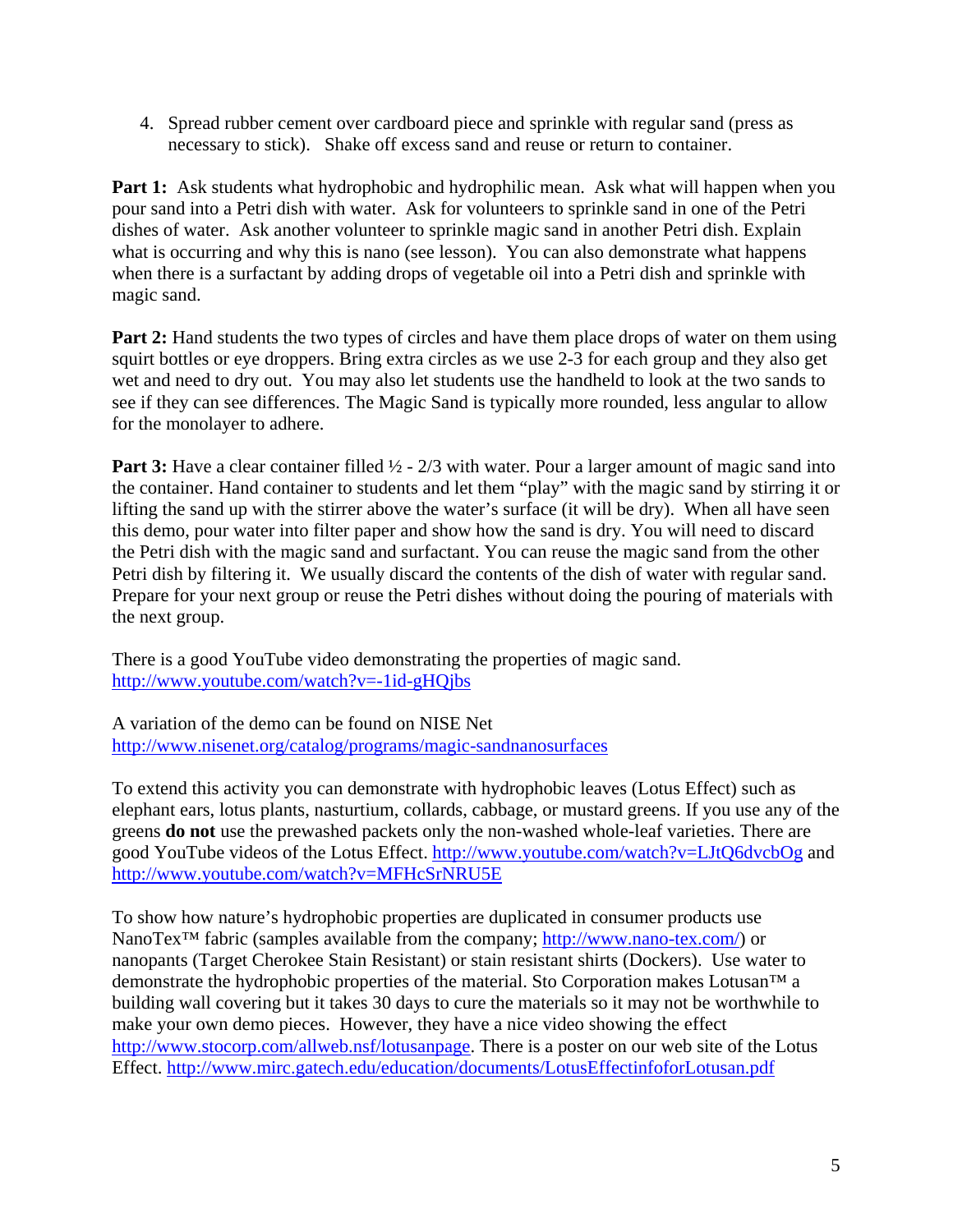## **2. Nitinol - Shape Memory Alloys Demo**

The NNIN lesson *Shape Memory Alloys – Smart Materials* will give you the background information for the full lesson [\(http://www.nnin.org/nnin\\_k12teachers.html\)](http://www.nnin.org/nnin_k12teachers.html). It also has resources to buy the materials but you can Google nitinol or shape memory alloys to find additional sources. There is also a handout on SMAs developed by our colleagues at Howard University that can be given to the students. ([http://www.nnin.org/nnin\\_k12alloys.html\)](http://www.nnin.org/nnin_k12alloys.html)

#### **Materials:**

- 1. pieces of Nitinol wire (about 3 inches in length; 5-10 pieces)
- 2. piece of copper or aluminum wire
- 3. source of heat:
	- a. hotplate
	- b. small lighter
	- c. heat gun
- 4. tweezers or forceps (clamping; long handled)
- 5. glass bowl with flat bottom (with water heated to nearly boiling). We keep the bowl of water on the hotplate to maintain the water's temperature above the transition temperature of our nitinol ( $\sim 50^{\circ}$ C). We find it is also good to have either a carafe or another hotplate heating water for additions to the bowl as the water evaporates over time. Alternatively an electric kettle (such as Target's "Chef Choice Cordless Electric Kettle")
- 6. goggles

#### **To do the demo:**

We typically have the poster "Shape Memory Alloys" from the Georgia Tech web site placed along a wall or on the table. It can be found at -

[http://www.mirc.gatech.edu/education/teacher\\_resources.php.](http://www.mirc.gatech.edu/education/teacher_resources.php) We use it to talk about the phases of matter and eventually the forms of nitinol. We caution them that there is hot water on the table. We tend not to use open flames unless we are in a lab setting.

If using the copper and aluminum wire, have volunteers twist and drop these in first. Have students twist their piece of nitinol wire (do not let them tie into a knot) and then tell them to drop it in the hot water. Have nitinol pieces dropped in one at a time. Once the excitement has "worn off", explain about the solid state phase transition. Discuss applications of the material (cell phone antenna, eyeglasses, robotic arms, aortic stents, etc). There are also several articles on the Internet about how nitinol is being used that we show to students and discuss.

We emphasize with the students that what is happening at the nanoscale (atoms) has a macroscale level effect which they can see (i.e., the wire goes back to its original shape once it attains its transition temperature).

This can also be done using disposable lighters or heat gun as the heat source and long tweezers but non-lab facilities do not like open flames and with school groups it can be **very** problematic.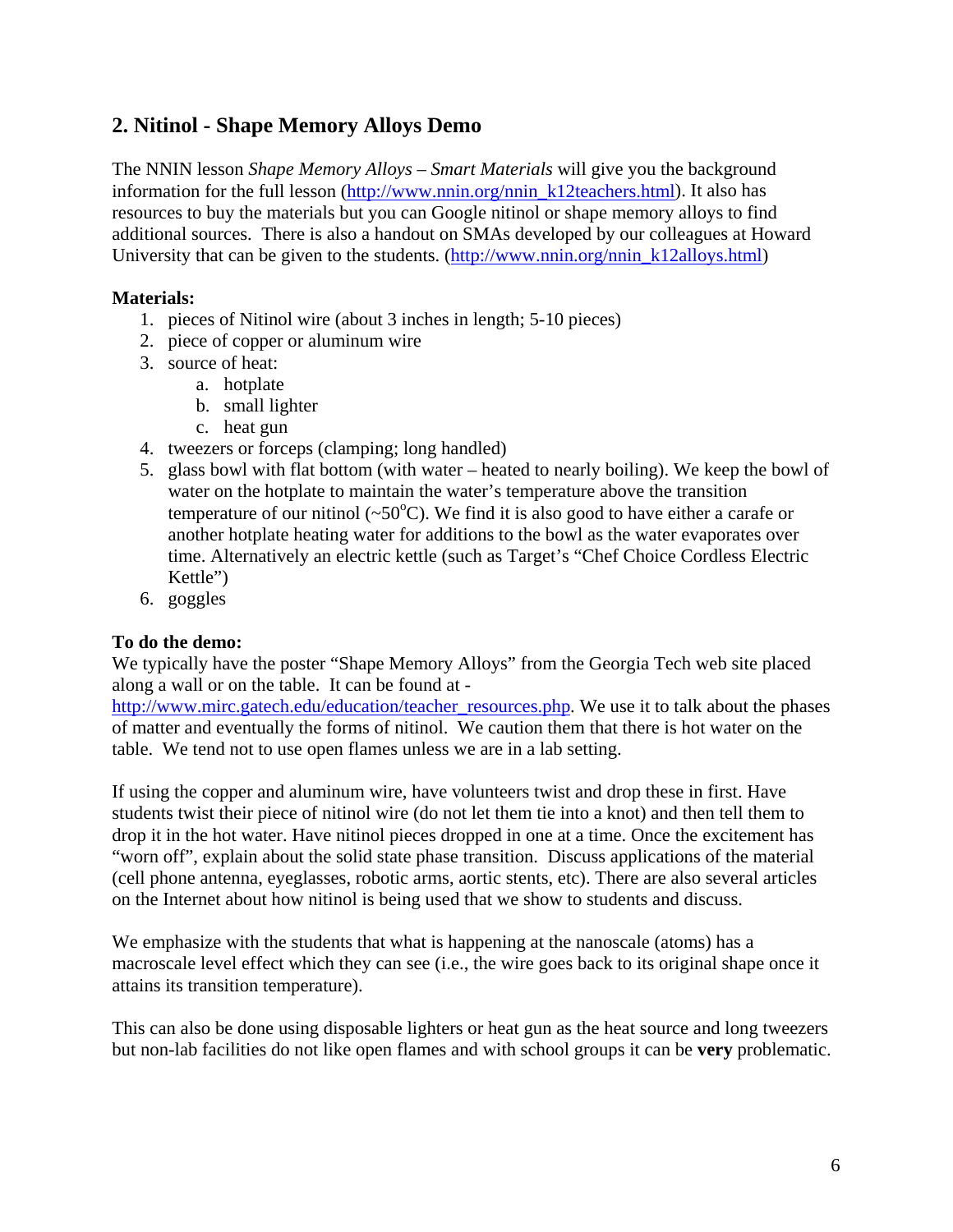**Caution: We suggest** safety glasses be worn by students at the lab table. Students are very "creative" and can manipulate the wire so that it shoots out of the water thus making it a projectile.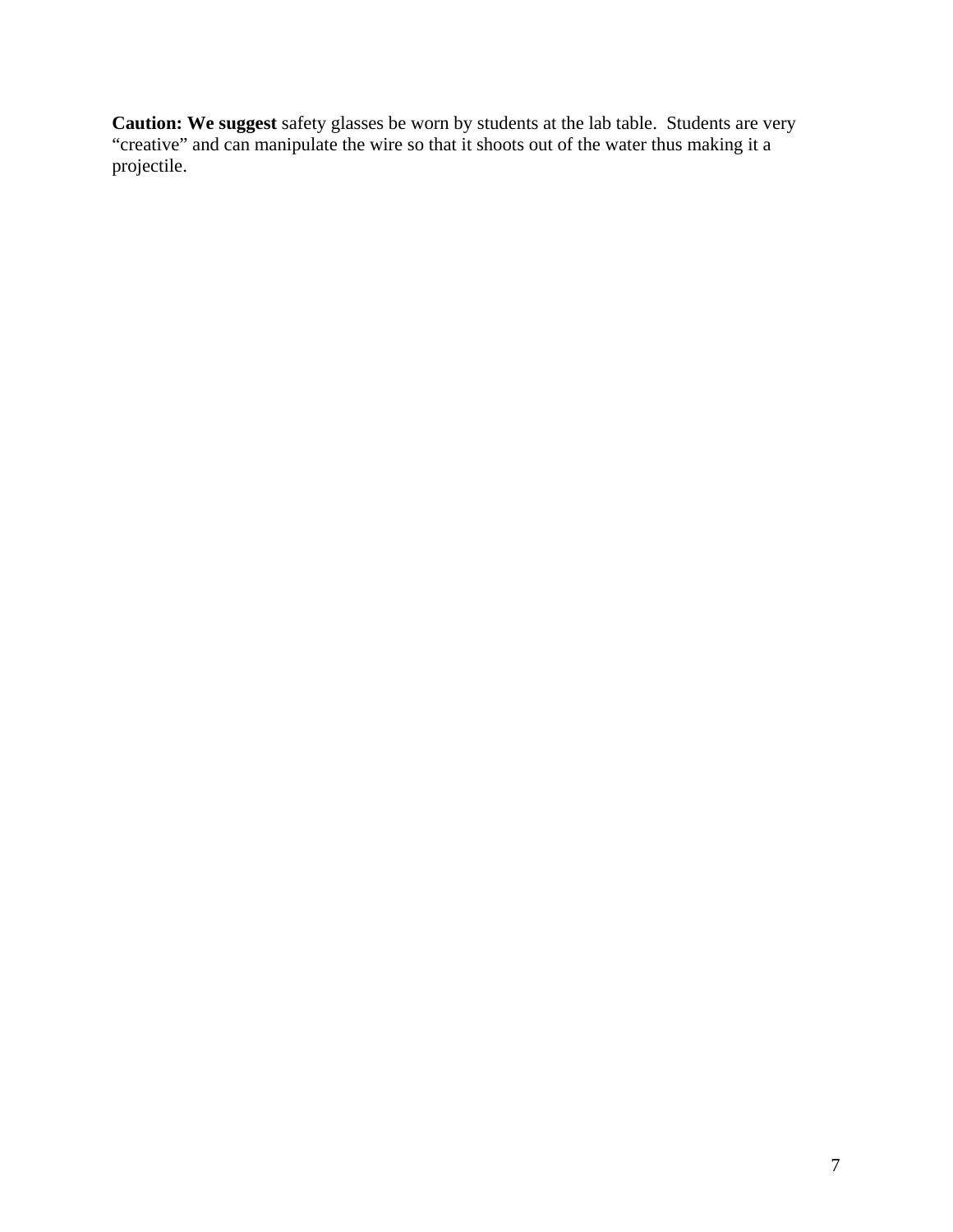## **3. Ferrofluid – Nanotechnology and Magnetism**

The NNIN lesson *What does Nanotechnology have to do with Magnetism?- A Ferrofluid Activity* will give you the background information for the full lesson. It can be found at [http://www.nnin.org/nnin\\_k12magnetism.html.](http://www.nnin.org/nnin_k12magnetism.html) It also provides resources for buying ferrofluid or Google ferrofluid to locate sources to purchase. You may make your own as several methods are available on the Internet. Several questions are suggested below and your choices will depend on the age of your audience.



#### **Materials:**

Prepare ahead of time:

- 1. closed container of iron filings; label #1
- 2. closed container of iron filings and water; label #2
- 3. closed container of ferrofluid; label #3
- 4. closed container of ferrofluid and a penny; label #4
- 5. several pairs of latex/nitrile gloves
- 6. several small magnets
- 7. Parafilm® to help seal containers and prevent leakage

#### **To do the demo:**

#### **Part 1:**

Begin demo by asking students what they think is in container #1. Follow-up questions may include: Why do you think it is? Do you think this substance is a solid or a liquid? How do you know? What makes a solid a solid? What makes a solid a solid at the atomic level? *Before you leave this part of demo tell them that the container contains iron filings* and ask if they think the iron filings are magnetic.

Next have student(s) place a magnet on top of container #1, turn container over, and then set the container in the upright position. Ask students what happens to the iron filings. Follow-up questions may include: Why are the iron filings attracted to the magnet? Are the iron filings a permanent magnet? How do they know? What do we call something that is magnetic only when it is in the magnetic field of another magnet?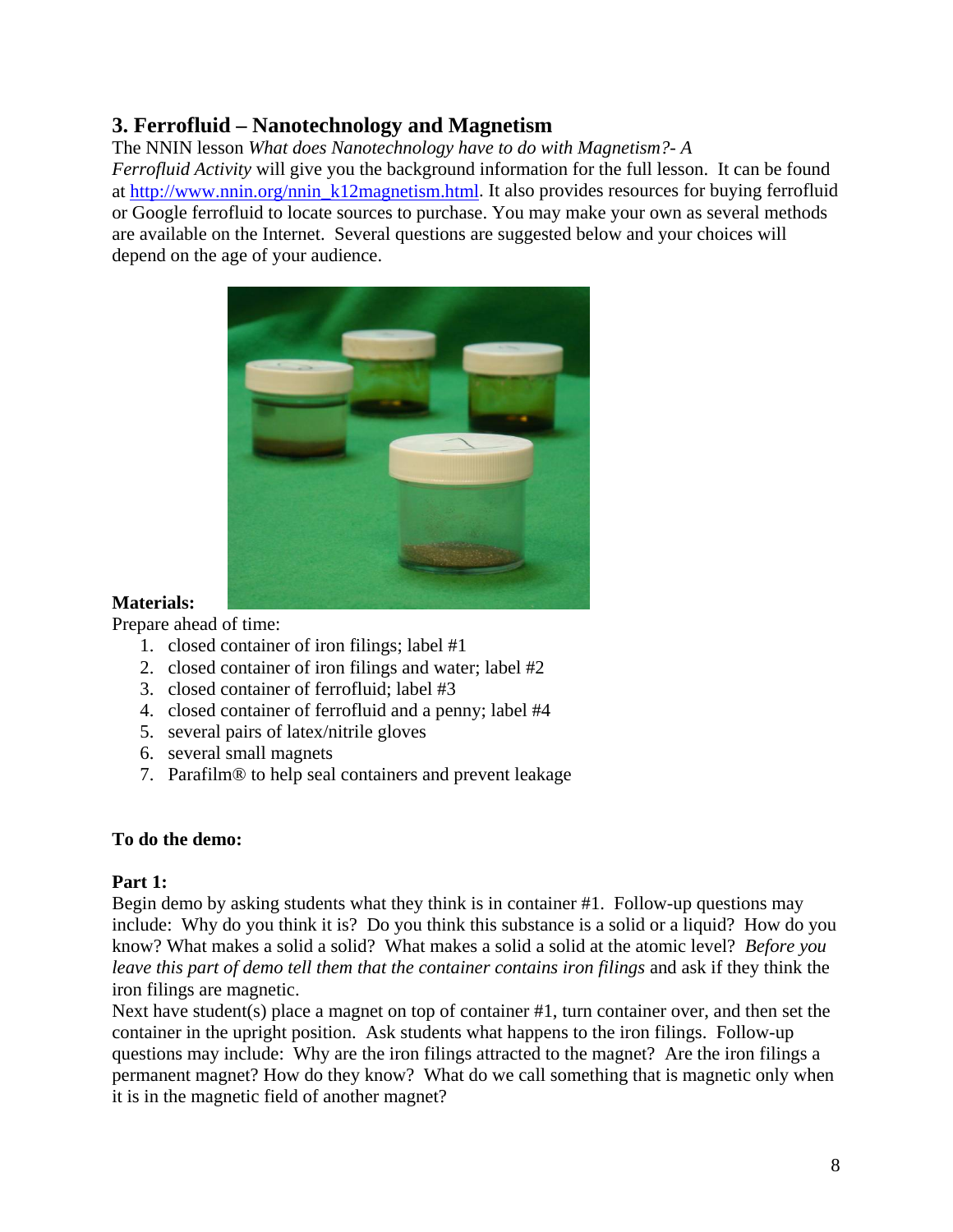*Discuss the movement of electrons in a non-magnetic substance and how the movement is aligned in a domain of a magnetic substance.* 

#### **Part 2:**

Have students look at container #2. Ask what is in the container? Then ask students if they think a liquid can be a magnet? Follow-up questions may include: What makes a liquid a liquid? What makes a liquid a liquid at the atomic level? What do you think will happen if you put the magnet on top of the container and flip it over like you did with container #1? Tell them to put magnet on top of the container, flip it over and then set it upright like they did for container #1. Ask them what happened. Why do you think that the iron filings stayed at the top and not the water?

*Tell students to think about how atoms behave differently in liquids and solids.* 

#### **Part 3:**

We recommend that the students wear gloves when they handle containers of ferrofluid. Have students look at container #3. Ask what they think is in the container? *Tell them that the container contains ferrofluid which is a colloidal mixture of nanosized particles of a paramagnetic material. Tell them that this means that there are solid particles suspended in a liquid. (The supplier of our ferrofluid states that the particles are around 10 nm.)* You may want to ask students some of the following questions: What is a colloid? If the container has a solid and a liquid in it like container #2 ,why doesn't the solid settle to the bottom of the container like in #2? *Discuss with students that at the nanoscale electrostatic forces are greater than gravity. So the particles' attraction for each other is greater than the pull of gravity that would pull them down.* 

Tell students to place the magnet *under* container #3 and move it around. Ask them what is happening? Follow up questions may include: Why is the liquid and the solids following the magnet? Why are spikes forming where the magnet is at?

*Remind the students that the electrostatic attraction of the particles are so great that the paramagnetic particles are attracted to the magnet and the liquid particles are attracted to the paramagnetic particles so they move with the magnet also.* 

#### **Part 4:**

Ask students to define density. Ask what determines when something floats? *Tell them that a unique feature of ferrofluid is that when it is in the magnetic field of another magnet its density changes.* 

Tell them to look at container #4. Ask if they can see the penny that is in the container? *Explain that the penny is on the bottom of the container because its density is greater than the ferrofluids. Remind them that if materials are able to move they will layer themselves with the most dense at the bottom and the least dense at the top.* 

Tell them to put the magnet *under* the container and move it around. Ask them what is happening and why. *They should see that the penny is now trying to get on top of the ferrofluid because the penny is now less dense than the ferrofluid.*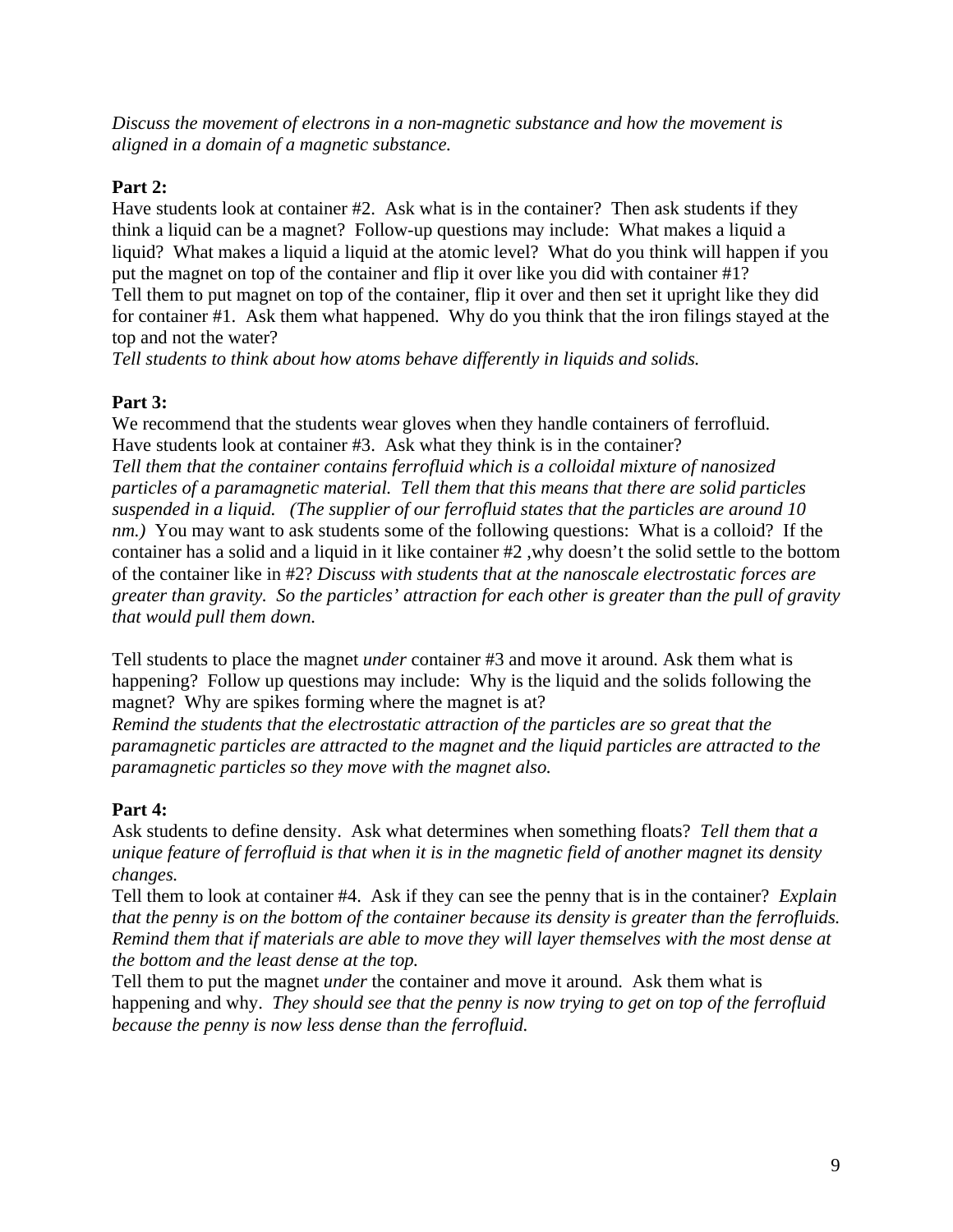## **4. Size and Scale**

#### **Materials:**

- 1. printed set of images (two sources below)
- 2. printed set of number scale images (two sources below)
- 3. string (optional)
- 4. clips to secure images to string (optional)

#### **To do the demo:**

We use one of two activities to demonstrate size and scale. The first is the *Size and Scale* unit on the NNIN education portal [http://www.nnin.org/nnin\\_k12teachers.html](http://www.nnin.org/nnin_k12teachers.html). To do this activity, print pictures, and have students either attach them in order on a string attached between two surfaces or have them sort images on tables/desks/floor. It is best to laminate these for future use.

The alternative activity is from *NanoSense Size Matter Lesson 2: Size and Scale – The Number Line activity -*

[http://www.nanosense.org/activities/sizematters/sizeandscale/SM\\_Lesson2Teacher.pdf.](http://www.nanosense.org/activities/sizematters/sizeandscale/SM_Lesson2Teacher.pdf) It is a similar activity with pictures to be sorted. These can be printed as small pictures and laminated so that they can be used at a desk.

Start out the activity by defining what is a nanometer. Using some of the available analogies helps with demonstrating the "smallness" of a nanometer. For examples, a nanometer is like a marble compared to the size of the earth, it takes 24 years for a nanometer size person to walk across a dollar bill, or the number of years (21.1) it would take to count the number of nanometers (counting 2 nanometers per second) of a 2 meter (6"6") tall person.

Both activities are best done with students working in groups so they can discuss where the images fit along the number line. Discuss with students the metric system of measurement and the powers of 10 (logarithmic scale). Ask them what is the biggest object that they can think of and the smallest one. This helps with the discussion of placing objects on a log scale rather than a linear scale. Once the students have sorted the objects, have group discussion about the placement and make any corrections necessary.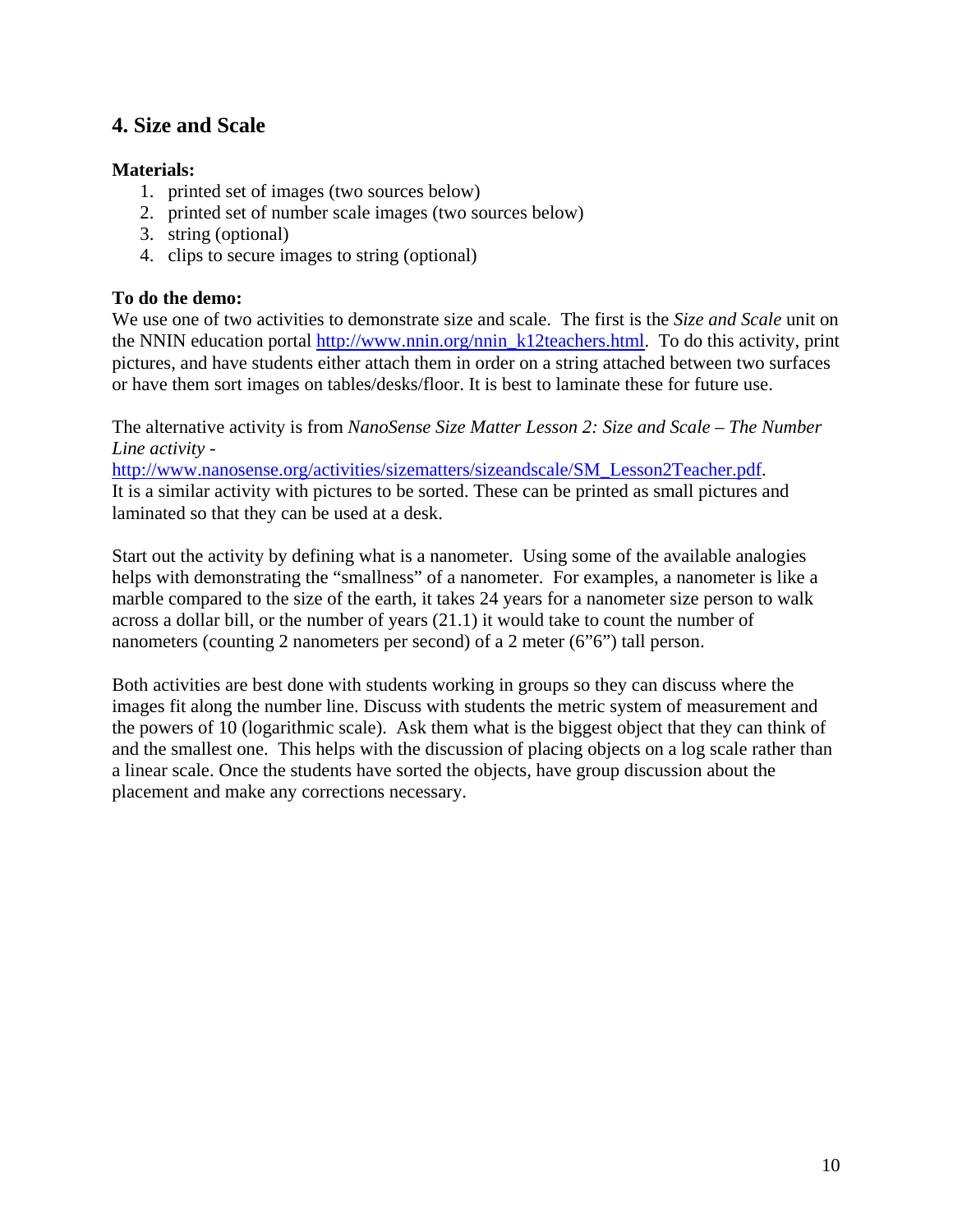## **5. Nanoproducts**



This demo is based on the NNIN lesson "Exploring Nanotechnology through Consumer Products." [\(http://www.nnin.org/nnin\\_k12teachers.html](http://www.nnin.org/nnin_k12teachers.html)). You may want to download the nanoproducts poster for the demo station or create one of your own to show various products ([http://www.mirc.gatech.edu/education/teacher\\_resources.php\)](http://www.mirc.gatech.edu/education/teacher_resources.php).

#### **Materials:**

- 1. 5 or more nanoproducts in zipper envelopes or storage bags
- 2. product description sheets (printed and laminated)
- 3. water in squirt bottle or with eye dropper
- 4. hand held scope (Radio Shack Illuminated Microscope Model MM-100 Catalog # 63- 1313)

#### **To do the demo:**

Each bag contains a nanoproduct and a laminated product description sheet.

In the nanoproducts demo, we select a few of the nanoproducts from the NNN lesson and display them on a table. We then talk about each product. Explain what is nano about each product (see product sheets from the lesson) and that these are now available in stores. Nano pants (now at Target in Cherokee brand stain resistant plus other sources such as Eddie Bauer) and socks are the most favorite because the participants can actually see the water rolling off the pants (use squirt bottle with water) and the silvery fibers in the socks (with a handheld scope like the one available from RadioShack). Alternatively, have students choose a product, read the information sheet and then present to the group.

Ask the students for other uses they might think of for the nanotechnology used in the product or potential problems the technology may pose for society. You might ask them how they would test the claims of the products (a possible science/class project). Explain that there are over 1,000 products on the market that use nanotechnology. In addition, direct them to the Project on Emerging Technologies nanoproducts inventory to explore additional consumer products. (<http://www.nanotechproject.org/inventories/consumer/>)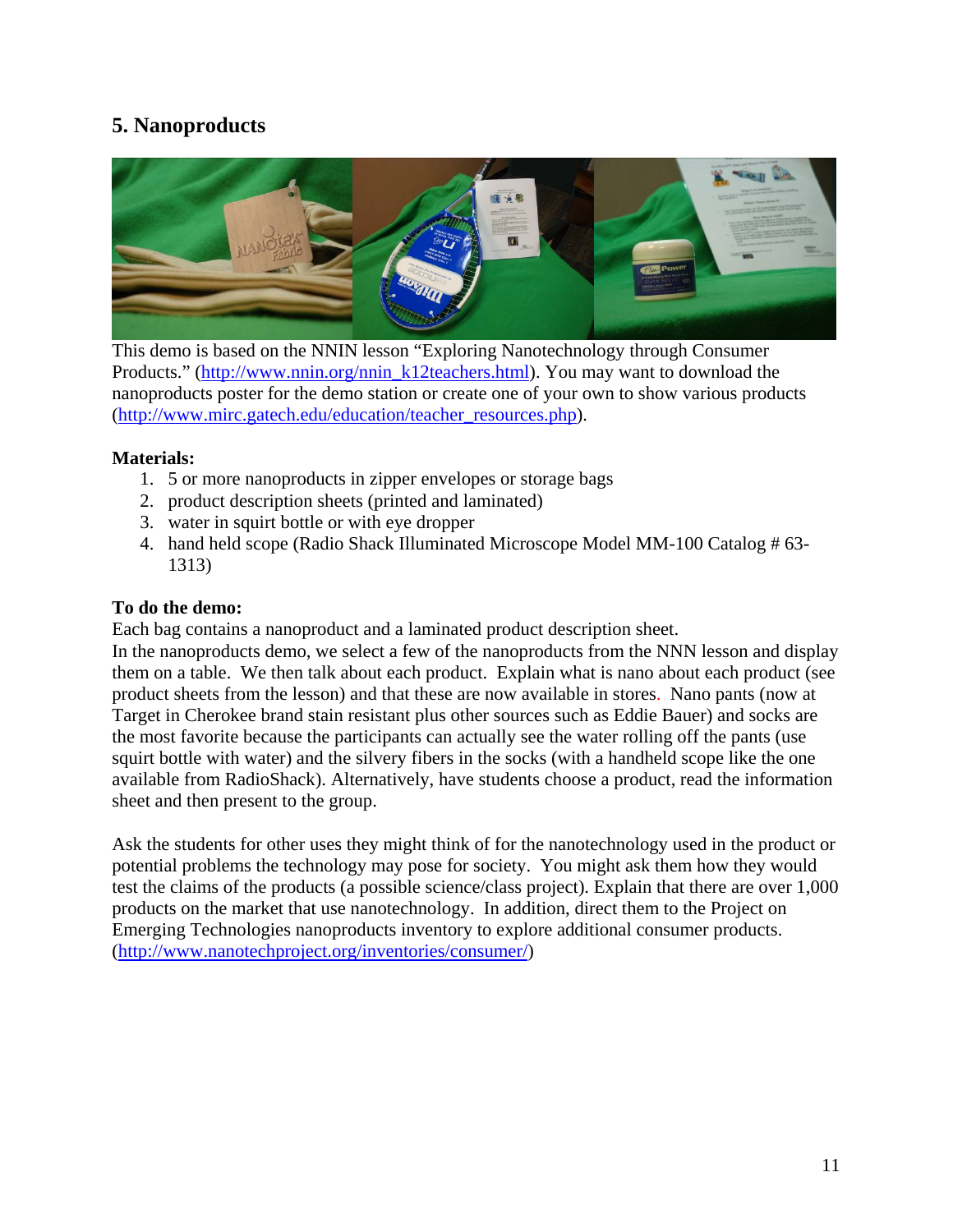## **6. Exploring Liquid Crystals**

This demo is based on materials from NISE Net, the University of Wisconsin MRSEC, and a lesson from Optics Excellence.org.

<http://www.nisenet.org/catalog/programs/exploring-liquid-crystals> <http://mrsec.wisc.edu/Edetc/IPSE/educators/lcSensors.html> [http://www.opticsexcellence.org/SJ\\_TeamSite/pdfs/lcmoodpatch\\_lesplan\\_v3.pdf](http://www.opticsexcellence.org/SJ_TeamSite/pdfs/lcmoodpatch_lesplan_v3.pdf)

A good description of how liquid crystals works can be found in the Educational Innovations, Inc catalog. We have taken this information and use it in a poster that we can display at the same time that we are conducting the demo.

#### **Materials:**

- 1. examples of items that use liquid crystals (LC) such as a watch, calculator, laptop computer, cell phone etc.
- 2. liquid crystal sheets with 3-4 different temperature ranges such as 20 to 25 $\degree$ C, 25 to 30  ${}^{0}C$ , 30 to 35  ${}^{0}C$ . (These can be purchased from Edmund Scientific and Educational Innovations.)
- 3. beaker of ice
- 4. hot plate with beaker of water

The optional activity below will require some additional materials depending on which version you choose to use.

#### **To do the demo:**

Begin the demo by showing students everyday objects that use liquid crystals and ask the students if they can describe how the display screens work. Next ask for a volunteer to place their hand on the top of the table. As you wait a couple of minutes, discuss with the students (with the aid of the poster) how liquid crystals work. After the student removes their hand from the table, lay a liquid crystal sheet on the table where the hand was. The students can see the outline of the volunteer's hand indicating that heat from their hand was transferred to the table. Then take a liquid crystal sheet and place it on the top of a beaker of water that has been heated on the hot plate. As students watch the liquid crystal sheet the color will change as the heat moves out from where the sheet touches the beaker. On one edge of the sheet that was on the hot beaker we then place a piece of ice to show students that the sheet will change color also as the sheet cools down. We repeat this with sheets having different temperature ranges.

If you have access to the Internet, the Nobel Prize site has a liquid crystal video game that the students can play: [http://nobelprize.org/educational\\_games/physics/liquid\\_crystals/](http://nobelprize.org/educational_games/physics/liquid_crystals/).

Optional Activity: Students can also produce their own liquid crystal sensor. However, for demos, this can be time consuming and not fit into a rotating demo schedule. We typically rotate our demos for groups on a 10 minute schedule. There is also a safety concern with the chemical when working with a large group of students. We recommend that this be done in a lab setting. To have them make their own sensor we refer you to the following links: [http://mrsec.wisc.edu/Edetc/nanolab/LC\\_prep/index2.html](http://mrsec.wisc.edu/Edetc/nanolab/LC_prep/index2.html) and [http://www.opticsexcellence.org/SJ\\_TeamSite/pdfs/lcmoodpatch\\_lesplan\\_v3.pdf](http://www.opticsexcellence.org/SJ_TeamSite/pdfs/lcmoodpatch_lesplan_v3.pdf)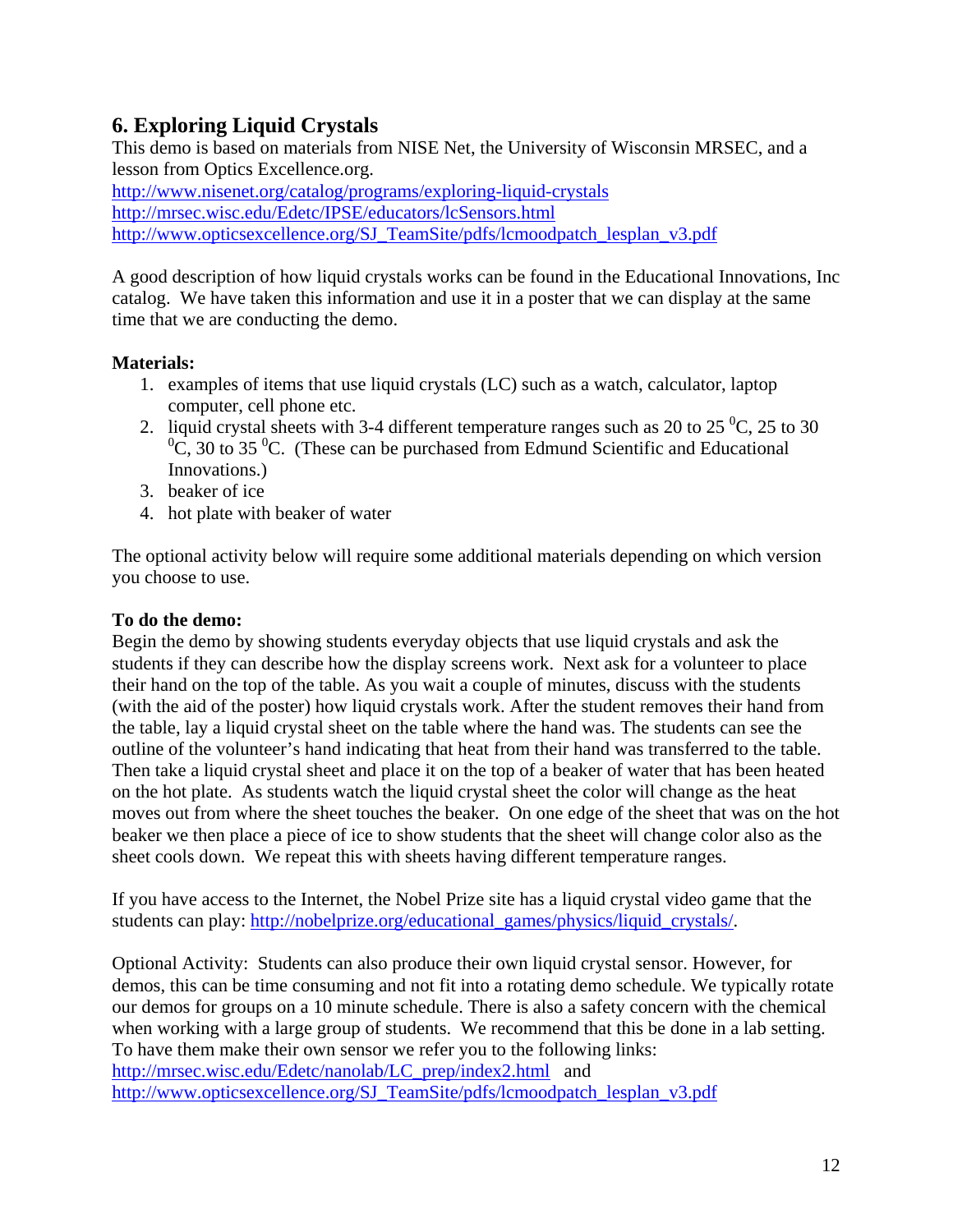## **7. Bunny Suit Contest**

#### **Materials:**

- 1. computer with internet access or a CD/DVD showing gowning procedure
- 2. "used" bunny suits (small through extra large)
- 3. gloves, masks, shoe covers, boots, hoods, safety goggles
- 4. timers

#### **To do the demo:**

This is a good activity for an open house or if you need to burn some energy off of the visiting group. We have **used** cleanroom suits (the ones ready to be discarded) in assorted sizes including hood, boots, and gloves.





Show the group the Georgia Tech's gowning video which is online at:

[http://grover.mirc.gatech.edu/userServices/Gowning.mpg.](http://grover.mirc.gatech.edu/userServices/Gowning.mpg) Alternatively demonstrate the donning procedure yourself to the group. Next ask for either volunteers to race against each other (one on one) or with large groups do relay races to see which group can finish first (such as girls versus boys; teachers versus students). You can award prizes for the fastest time, fastest group, etc.

The NNIN site at Stanford has used this activity at their community day and given the participants a nanotechnology certificate.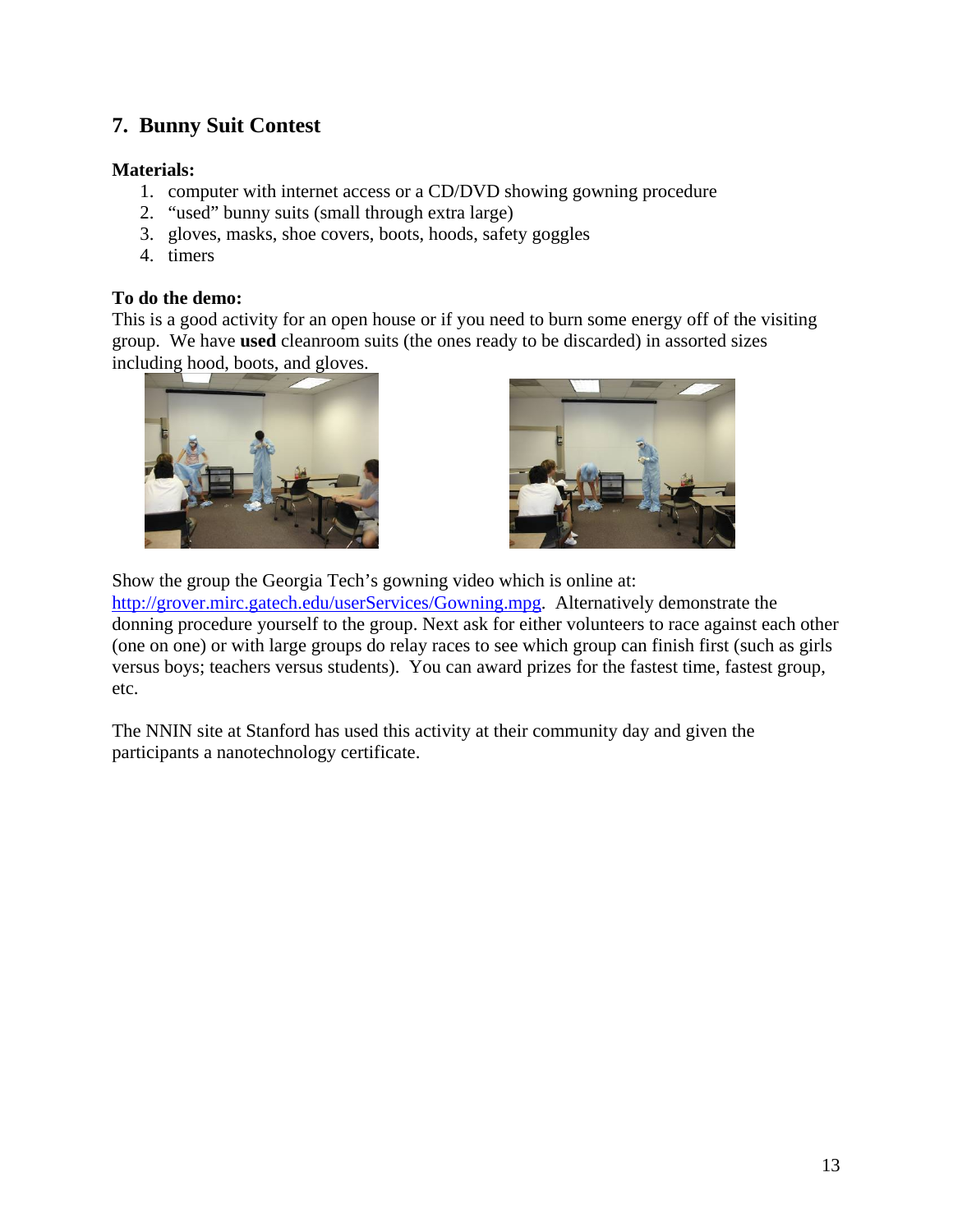## **8. Forces at the Nanoscale**

NiseNet NanoDays kit has a wonderful and simple activity to show the importance of intermolecular forces as objects move into smaller size scales. The demo can be found at: [http://www.nisenet.org/catalog/programs/exploring-forces.](http://www.nisenet.org/catalog/programs/exploring-forces)

#### **Materials:**

- 1. regular size tea cup
- 2. dollhouse size tea cup (with a string and fob so it does not get lost)
	- a. Available at hobby stores or dollhouse supply companies such as Dollhouse Collectibles [\(http://yhst-4107290884353.stores.yahoo.net/cla90750.html](http://yhst-4107290884353.stores.yahoo.net/cla90750.html))
- 3. container of water (large enough scoop water into large cup)
- 4. paper towels
- 5. plastic table cloth (optional)

#### **To do the demo:**

The demo shows how you can easily pour water out of a regular size cup while not from a dollhouse size cup.

Have the students dip the regular size cup in water and pour out the contents back into the container. Next ask them to do the same with the dollhouse size cup. Often the students will tap the smaller cup with their hand to get the water to return to the container but you must explain that they are using a force they did not use with the regular cup.

Explain to the students that different forces are operating on the water depending on the size of the cup. In the regular size cup gravity is the dominant force on the water in the cup. With the smaller cup it is surface tension which plays a more important role than gravity. When you tip the regular cup, the force of gravity pulls the water out of the cup. But with a small amount of water, surface tension can counteract gravity. So when you tip the miniature cup, gravity isn't strong enough to overcome the natural tendency of water molecules to stick together, and the water stays in the cup.

A variation of this is using granulated sugar and powdered sugar. Have equal amounts of the two sugars in separate clear cups. Have students pour out granulated sugar and powdered sugar to show how the electrostatic forces on small particles are greater than the pull of gravity. The granulated sugar pours out but a lot of powdered sugar sticks to the sides of the cup.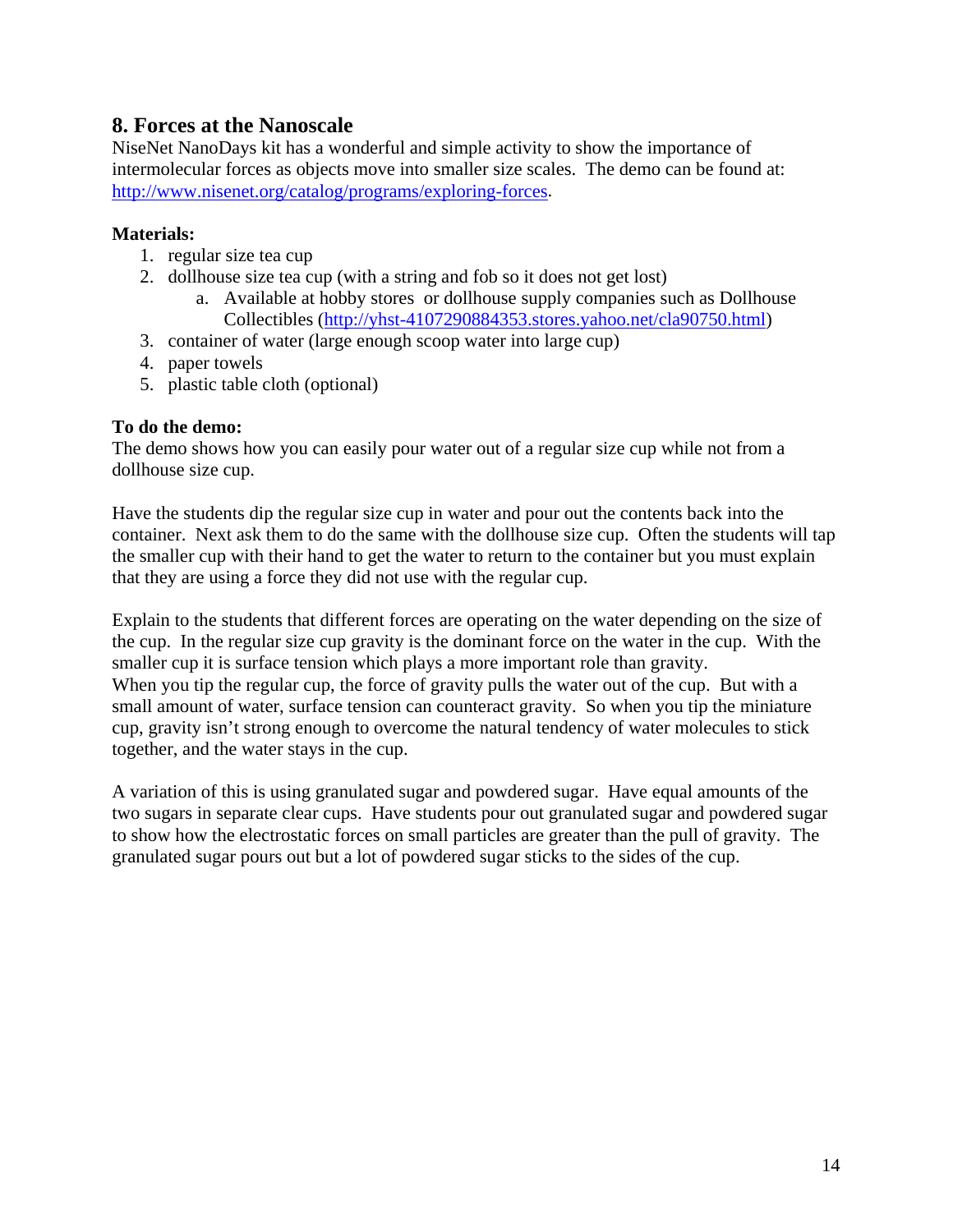## **9. Self Assembly**

To demonstrate self assembly, we use a part of a lesson from UCLA's California NanoSystems Institute's Science Outreach Program. We use the floater demo as a great way to teach about atomic forces and the arrangement of atoms. Here are hints we have learned about assembling the demo. The first website is for a list of all of their units while the second link takes you directly to the self assembly lesson:

<http://cnsi.ctrl.ucla.edu/nanoscience/pages/> <http://cnsi.ctrl.ucla.edu/nanoscience/pages/selfAssembly>





Source: <http://cnsi.ctrl.ucla.edu/nanoscience/pages/selfAssembly>.

Materials

- 1. One square metal or glass bake pan
	- a. We use the aluminum "disposable" ones that come in multi-packs. **Warning** they do not ship well as they develop cracks and thus leak.
- 2. Foam circles and foam squares (3/4 inch on a side or diameter). Number depends on pan size but for an 8-9 inch you will need about 25.
	- a. We have a die cut machine to cut the shapes but you can hand cut them. Use the foam sheets available at craft stores such as Michael's or online at such sites as Discount School Supply. This is not Styrofoam but the thin foam (around 2mm thick) used by crafters. If you use the sheets that are the same color on each side you will need to either mark your stirrer containing the magnet so the same pole is facing up when floaters are in the water or glue two different colored foam shapes together so you can determine that one color will be the same pole. Alternately, you may use white sheets and spray paint one side a color and use either one as your choice for the same magnetic pole.
- 3. Drink stirrers, round with a diameter of  $\sim \frac{1}{4}$ "
- 4. Awl or other sharp object to punch hole in foam
- 5. Magnets  $\frac{1}{4}$ " x  $\frac{1}{2}$ " We order ours from Forcefield magnets (<http://www.forcefieldmagnets.com/catalog/>) and use the neodymium-iron-boron magnet model #0016.
- 6. Nail polish or permanent marker ( to mark pole direction if needed)

#### **To make the floaters:**

Make a small hole in the center of each foam circle and square with an awl or other sharp object. Cut a ¾" piece of stirrer and insert the magnet into one end. Then insert the straw into the foam piece such that the same magnetic pole is associated with the same color of the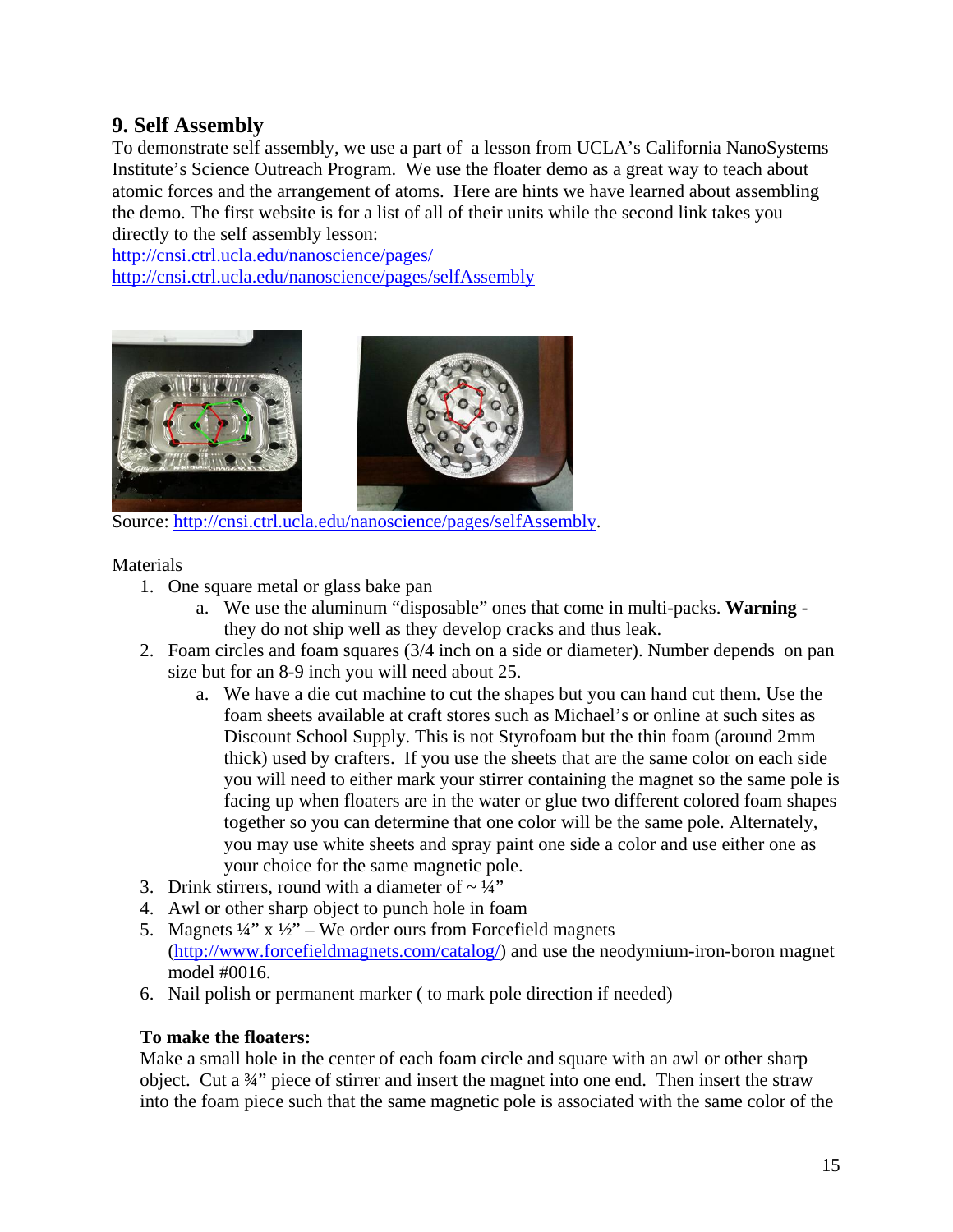foam piece. One way to make sure you have the same pole associated with the same color of foam is to have a container of water. Fix one floater and place it in the container. Then test every floater you fix by placing in the container of water. The two floaters should repel each other if you have the magnets placed correctly. If they do not repel take the magnet out of the new piece and flip over. If the foam piece is the same color on each side then mark one end of the stirrer with a magic marker or nail polish to note pole direction (i.e, the marked end will be the same magnetic pole). These magnets are powerful. We recommend that you store these pieces in craft containers that have separate compartments. Otherwise, they will stick together and pull magnets out of the stirrers.

#### **To do the demo:**

Start by asking the students if they can think of anything that self assembles? A great example is the student – started from two cells to become a complex organism. DNA is another excellent example. The discussion should include atomic interactions. This activity is very good to help students visualize how repulsive and attractive interactions cause atoms to order themselves.

Once you have your foam shapes assembled, then add water to the pans and have the participants slowly place the shapes into the pans. They must place them with the same magnetic dipole facing up (one color side up or marked stirrer end). Discuss the shapes that form (see UCLA lesson which also has some great photos). Then have the participants turn over a floater and see what happens – chemical bonding and self assembly!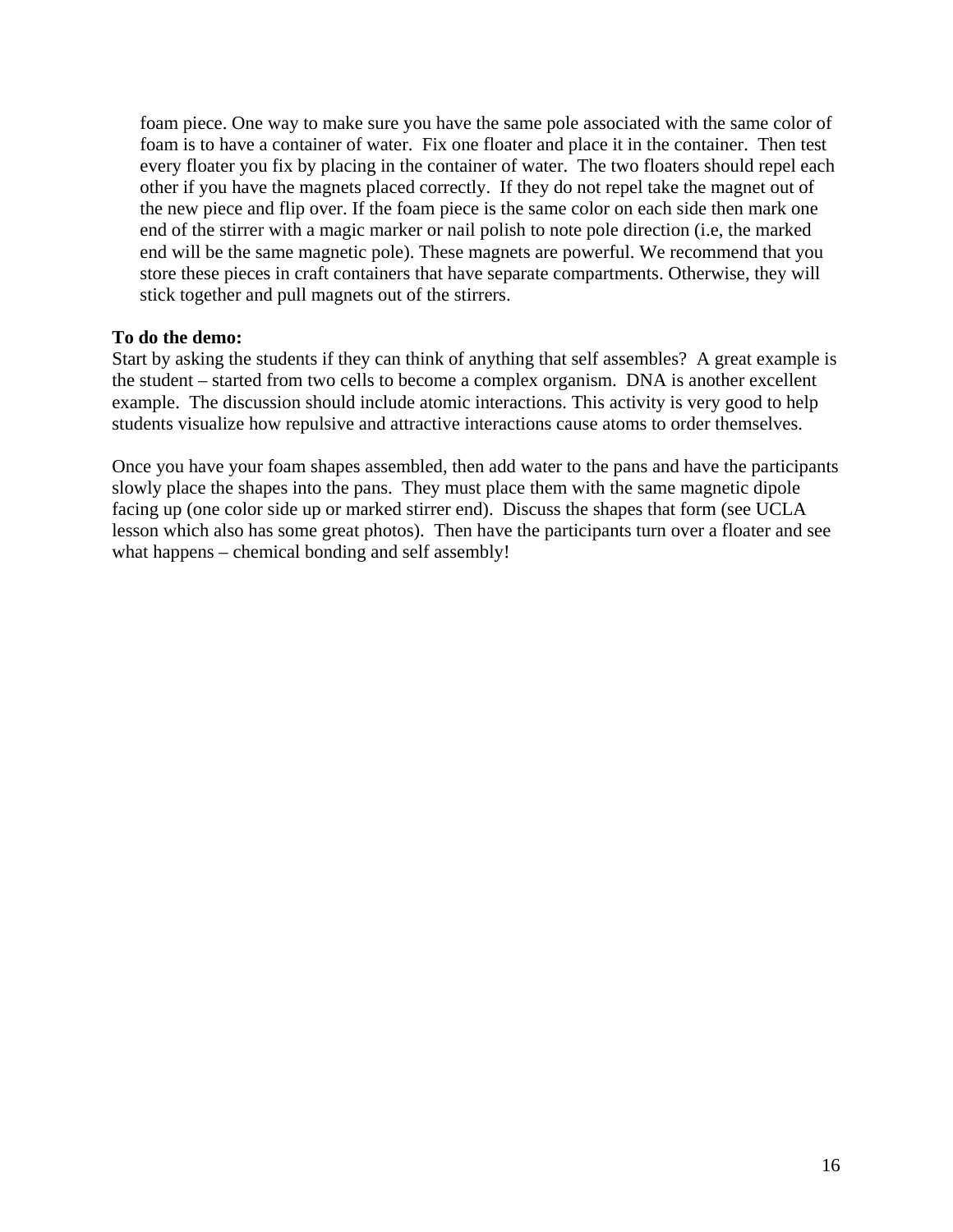## **10. Encapsulation**

This demo introduces encapsulation (the trapping of substances inside a rigid structure) and what happens to the substances trapped inside when the environment around the capsule changes. This activity has a great connection to the science curriculum (such as how cell membranes work, diffusion, osmosis, tests for the presence of starch or acids), and current research (cancer cell identification and drug delivery). There are two different versions that we have used: "Self-Assembly" from DragonflyTV Nano Educator's Guide pages 50-51

<http://www.pbskidsgo.org/dragonflytv>or

 "Connecting Acids and Bases with Encapsulation.....and Chemistry and Nanotechnology" from the Journal of Chemical Education , V84n7 p1136-1139 Jul 2007. If you not a member of ACS, see if your library can access the journal to download the materials.

**Materials:** The solutions make enough for you to have several reaction plates going at the same time. Materials needed will depend on which version you will use. Either version of this activity will explain how to put together the mixtures that you will need for the demo. We use food grade of the sodium alginate and calcium chloride

#### **Dragonfly Version Materials:**

- 1. sodium alginate (purchased from willpowder.net)
- *2.* calcium chloride (purchased from willpowder.net)
- 3. 2 bowls
- 4. food coloring (optional)
- 5. small strainer
- 6. measuring cups and spoons
- 7. room temp water
- 8. small disposable pipettes or eye droppers (1 per demo)
- 9. blender (a blender is not needed if hot water is used and the alginate is added little by little and mixed into the water to prevent clumping)
- 10. 2 small cups per demo (optional)
- 11. flavored syrups such as chocolate and strawberry

#### **JCE Version Materials:**

- 1. sodium alginate (purchased from willpowder.net)
- *2.* calcium chloride (purchased from willpowder.net)
- 3. liquid laundry starch (purchased from grocery store)
- 4. bottle of tincture of iodine ( purchased at grocery or drug store)
- 5. Food coloring
- 6. Water
- 7. Small disposable pipettes
- 8. 6 well reaction plate
- 9. Small plastic spoons or tweezers
- 10. 5 small cups or beakers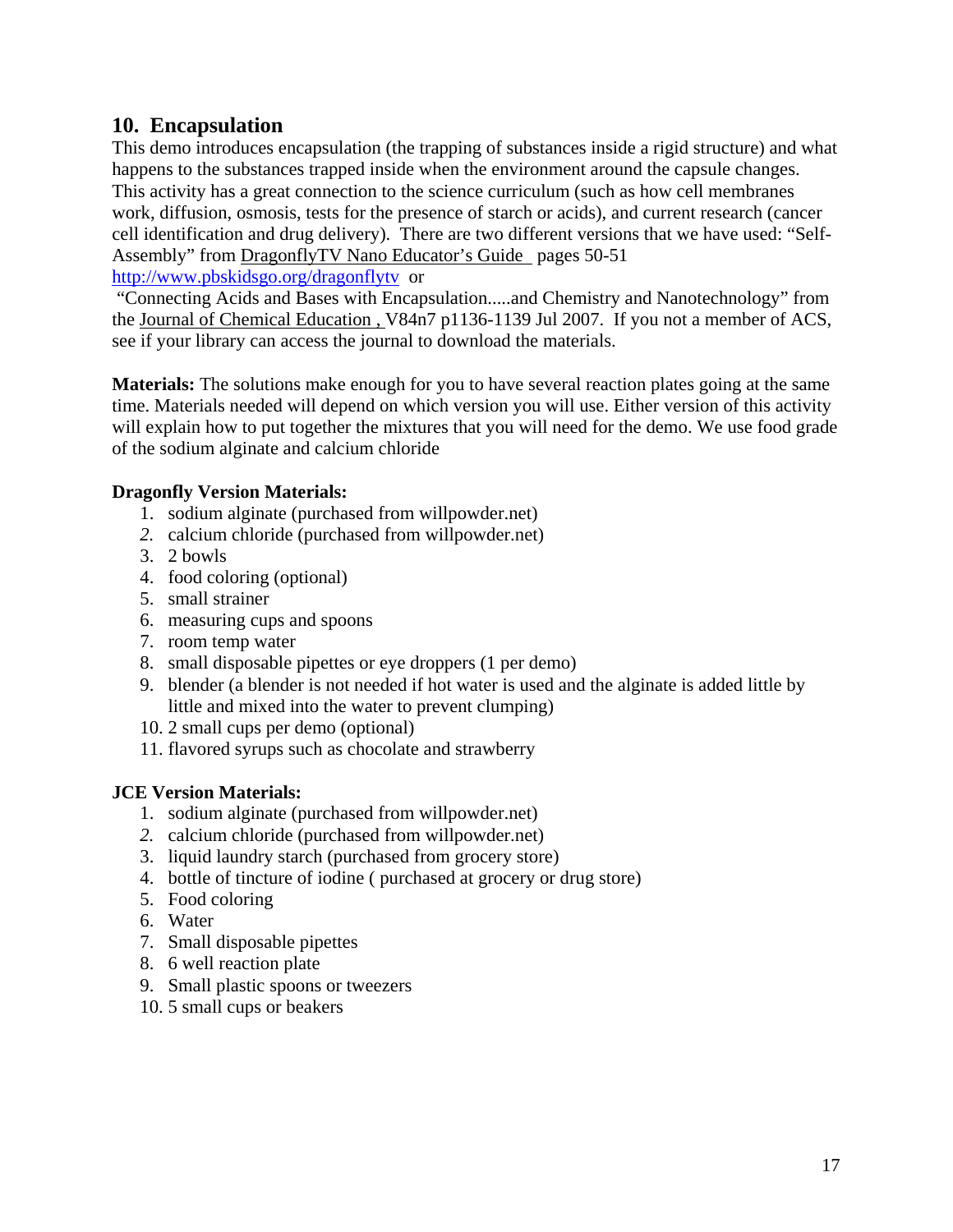#### **To do the demo: Part 1:**

We begin the demo by discussing how biomedical research is looking for ways to deliver drugs more effectively and how they are looking at nano structures such as buckyballs and quantum dots as possible solutions. We ask what type of problems researchers may be running into. *Hopefully in the answers someone will suggest that they will have to figure out how to get the medicine into these structures and then how to get it delivered to the target.* 

#### **Part 2:**

You may do this or ask for volunteers to do the steps under your guidance. This is the demo we do based on the JCE article. To do a demo from Dragonfly TV nano series use their step by step instructions to make edible encapsulations.

1. To begin the demo place calcium chloride solution into the upper left well of the reaction plate 2. Draw some of the sodium alginate with iodine mixture into a pipette. Holding the pipette a few centimeters above the surface of the CaCl<sub>2</sub> solution begin releasing drops of the alginateiodine mixture into it. Allow sufficient time for the spheres to develop.

3. Place into the middle well of reaction plate liquid laundry starch solution (starch mixed with water). Take a few of the spheres that are created in well one and place in the starch solution well.

4. Draw some of the sodium alginate with starch mixture into a pipette. Holding the pipette a few centimeters above the surface of the  $CaCl<sub>2</sub>$  well begin releasing drops of the alginate-starch mixture into it.

5. Place into the upper right well of the reaction plate iodine water (water that a few drops of iodine have been added to). Take the spheres that are created in well one and place in the iodine solution well.

6. Have students look at the changes that occur in the spheres that were placed in the starch water and the iodine water. *The spheres that are in the middle well should show that the starch water is getting blue or black because the iodine can travel through the outer covering of the sphere. The spheres that are in the iodine water should show that the spheres are turning blue or black because the starch molecules are too big to travel through the sphere outer covering but the iodine molecules are small enough to travel into the spheres through the covering.* 

*Explain to students that observing the combinations as they appear will provide insights into the molecular processes (nanoscale) that go on inside and outside of the macrospheres. This will introduce them to an important biological phenomenon that occurs in cells and will be the first step towards understanding how encapsulation can be used in the battle against a disease like cancer.* 

You can also do this activity with Gaviscon which is a commercial antacid that contains sodium alginate as a thickening agent.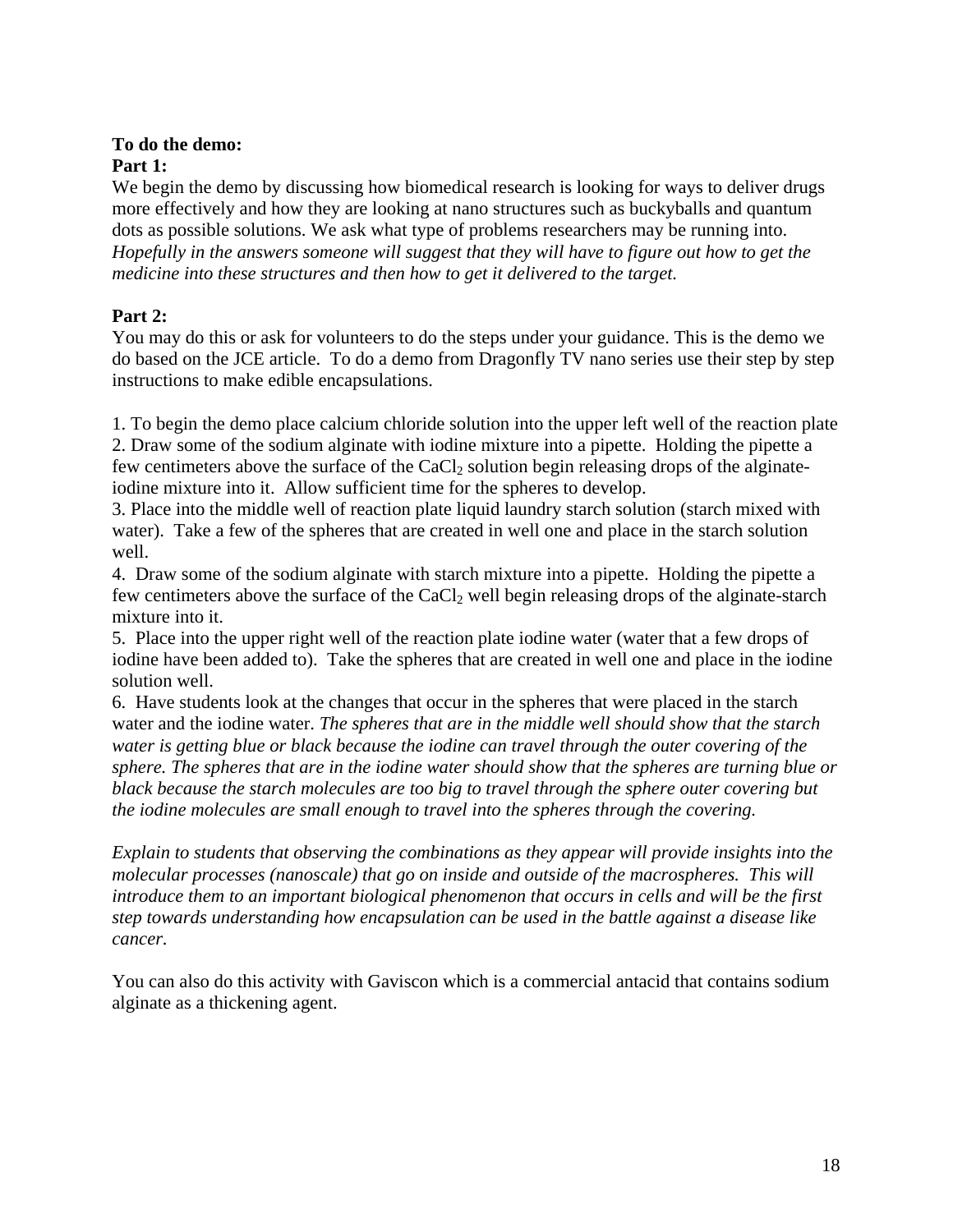## **11. Edible Chips**



This is an activity that we use with younger students especially when the visit for several hours and they have taken a tour of the cleanroom. The edible chips also provide a nice snack for the students.

#### **Materials:**

- 1. cookie (large sugar cookie or  $\frac{1}{2}$  of a graham cracker); one for each student
- 2. small paper or foam plates that have had a simple design cut in the middle (several of each design; at least three designs; pictures of plates we use follow). These are the masks and each one should be marked with an arrow to align the masks in your desired pattern. Label each #1-3.
- 3. frosting (any flavor, homemade or purchased)
- 4. flavored milk powder (we use Nestle Nesquik® chocolate and strawberry)
- 5. container of colored sugar (the type you buy in cake decorating section of the grocery)
- 6. small paper or foam plates (one for each student)
- 7. plastic knives and spoons (several depending on the size of the group)
- 8. paper towels
- 9. markers
- 10. plastic table covering
- 11. examples of processed silicon wafers with chips and electronic devices showing chips/integrated circuits (optional)
- 12. LCD projector and PowerPoint "How Chips are Made" (<http://www.mirc.gatech.edu/education.php>) (optional)

#### **To do the demo:**

Begin the activity by showing students a completed silicon wafer. If using the LCD Projector and PowerPoint quickly discuss how a wafer is made. We often explain how the wafers become important parts of electronics. Next pass out paper plates and cookies to each student. Tell students that the cookie will be their silicon wafer. Next explain that they will put down a thin film layer. Instruct them to spread a thin layer of frosting over their cookie. They will then place over the cookie the first mask (this is the plate that has a #1). The plate will be up-side down over the cookie. Have them put a mark on their cookie plate where the arrow is so they will know how to line up the next plate. Using a spoon they will sprinkle a small amount of strawberry Nesquik® powder (photoresist) over the opening. They will then take off plate #1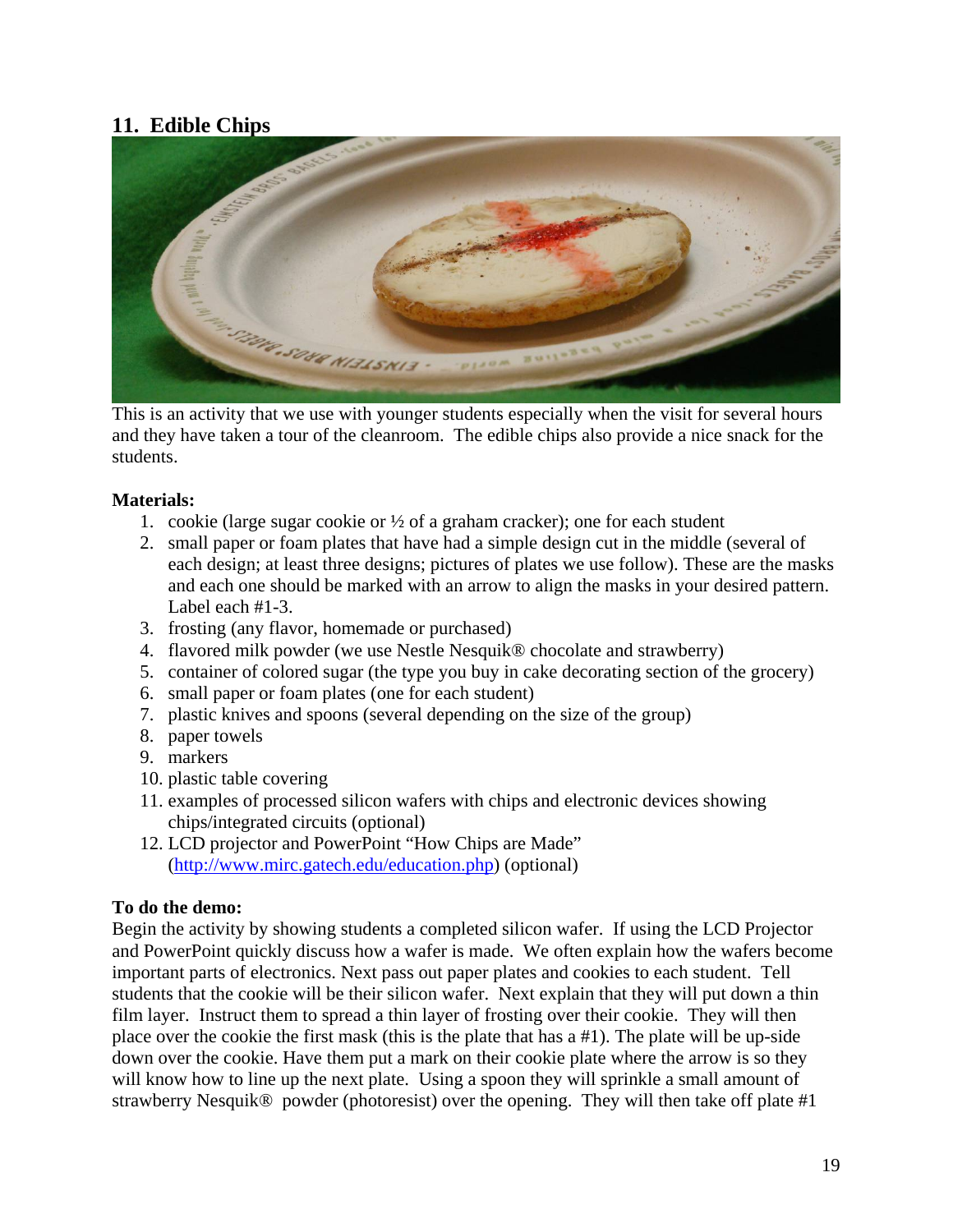and put over their cookie plate #2 making sure that their arrows line up. They will sprinkle chocolate Nesquik® powder (second photoresist) over their cookie. They will take off plate #2 and place over cookie plate #3 lining up arrows. They will then sprinkle over their cookie colored sugar. When they remove this plate they should have a completed pattern on their cookie.

This demo is a good way to show students that patterns on wafers are often developed as a series of adding and removing materials on the wafer.





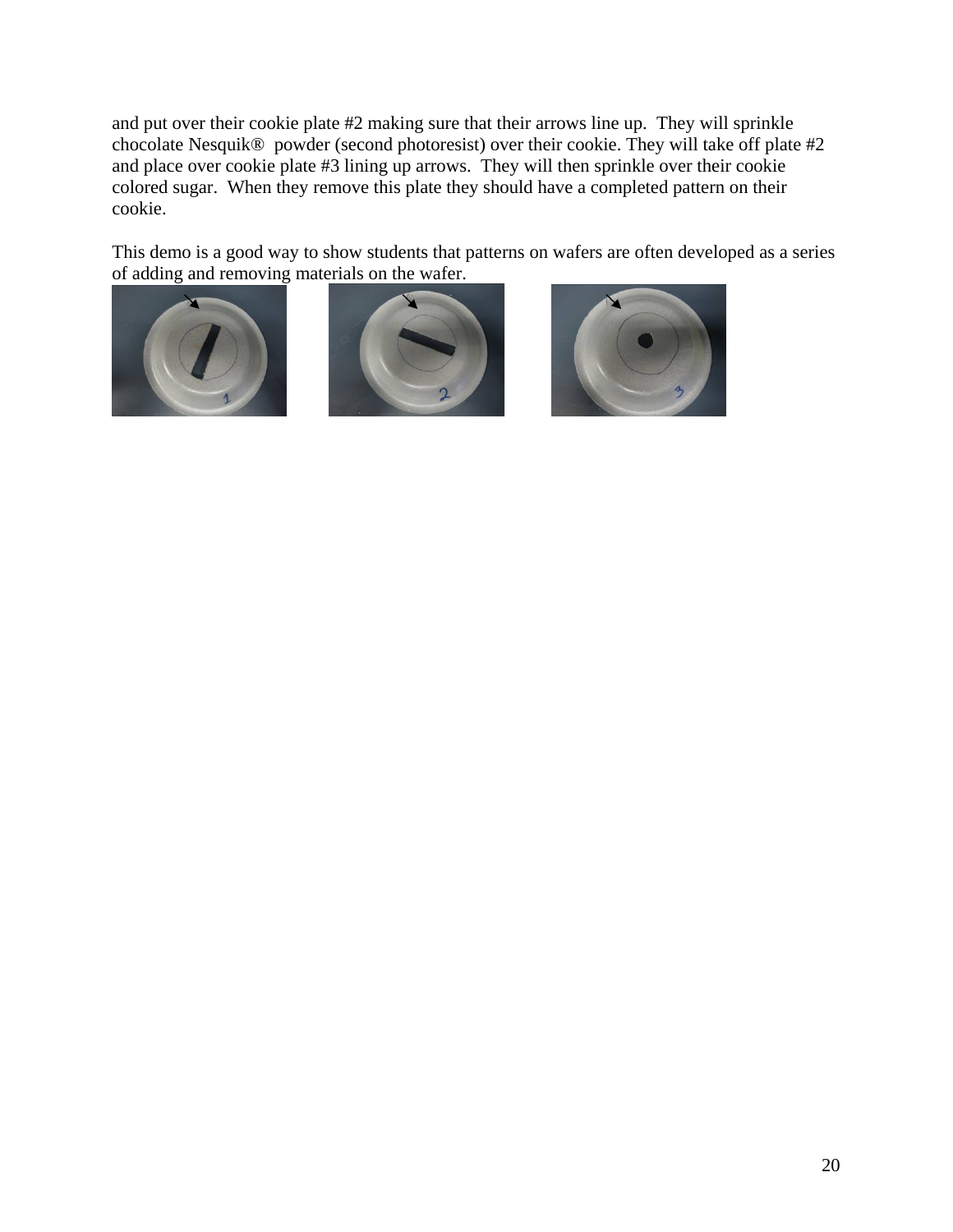## **12. Surface Effects**

We use either of two different demos which are very similar – one from *NanoSense's Size Matters* [\(http://www.nanosense.org/activities/sizematters/properties/SM\\_Lesson3Teacher.pdf\)](http://www.nanosense.org/activities/sizematters/properties/SM_Lesson3Teacher.pdf) or one from NISE Net ([http://www.nisenet.org/catalog/programs/exploring-reactions\)](http://www.nisenet.org/catalog/programs/exploring-reactions).

#### **Materials: (NanoSense)**

- 1. water
- 2. Alka Seltzer® tablets
- 3. mortar and pestle (or smooth stone to grind tablet on a piece of paper)
- 4. empty film canisters (Educational Innovations or your local film processing center for free ones)
- 5. safety glasses
- 6. plastic table cloth
- 7. paper towels and/or sponge
- 8. timers

#### **Materials (NISE Net)**

- 1. water
- 2. Alka Seltzer® tablets
- 3. small paper or plastic cups
- 4. (3) 100 ml graduated cylinders
- 5. food color
- 6. plastic table cloth
- 7. paper towels and/or sponge

#### **To do the demo:**

Follow the directions found in NanoSense's Lesson 2 *Unique Properties at the Nanoscale Lab E More Surface Effects – Faster Explosions?* or NISE Net's *Exploring Properties – Surface Area.* 

The NanoSense lesson has the students break the tablets in half and they finely grind one half in the mortar. Place the half in one canister and the ground material in another. Then quickly fill the canisters about ½ with water (DO NOT FILL COMPLETELY) and immediately place the caps on the canisters. Too much water and there is very little explosion. Have the students time the two reactions. You may direct the groups to plot the data for the two reactions for everyone to see and to use in the follow-up discussion.

NISE Net's activity has the students measure out 50 ml of died water into two separate cups. They are given two tablets one of which is dropped whole into a graduated cylinder (dry one) and the other tablet is broken up into many small pieces and dropped into another graduated cylinder. Next they are told to simultaneously pour the water into the two cylinders and observe the reactions.

We often allow the students to repeat the reactions so plan on having extra sets of materials on hand. You will also need a place to deposit the materials from the reactions and from cleaning out the canisters or cylinders.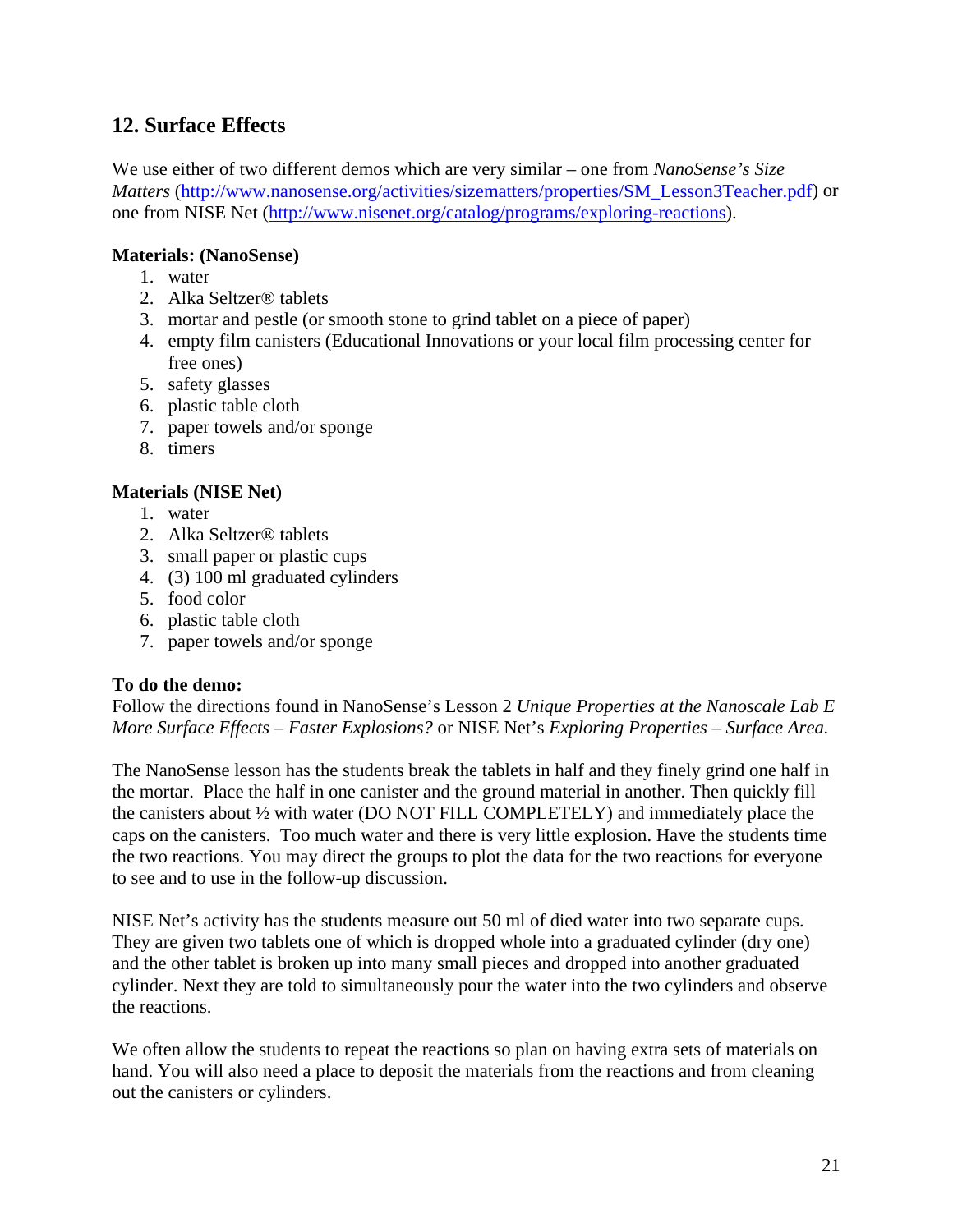Once the reactions are completed, ask students why one reaction was quicker than the other. NanoSense has a nice figure showing that as surface area to volume increases there is a greater amount of the material in contact with its surrounding material i.e., more atoms are on the surface with which to react.

## **13. Allotropes of Carbon**

#### **Materials:**

- 1. models of diamond and graphite
- 2. models of buckyball and carbon nanotube(s)
- 3. buckyball templates
- 4. scissors, tape
- 5. transparencies of CNTs
- 6. pencil
- 7. diamond-tip cutter
- 8. glass slide or piece of mirror

#### **To do the demo:**

Introduce the ideas of allotropes of carbon by showing the models of graphite and diamond. Have students explain how these are different. Next have them use a pencil to write on paper and a diamond tip cutter to write on a glass slide or piece of mirror. Discuss why these two forms of carbon behave differently and how these differences result from what occurs at the nanoscale (atomic bonding).

Next, discuss C60 and CNTs and how these forms of carbon are created at the nanoscale. Note that C60 looks like a soccer ball and is made up of hexagonal and pentagonal rings. CNTs are "rolled" sheets of carbon molecules but make sure the students understand that they assemble this way at the atomic level and that we do not "roll" them to form the tubes.

Explain that just as with graphite and diamond, the molecular arrangement of C60 and CNTs leads to unique properties (what nanotechnology is all about). CNTs are supposed to be 100 times stronger than steel and  $1/6<sup>th</sup>$  its weight. Note that CNTs have electrical conductivity, mechanical (tensile strength), and thermal conductivity properties. Discuss current and potential applications of CNTs and C60. Examples may include C60 drug delivery, tennis rackets, baseball bats, car frames, electronic devices, etc.

You can make models of the three types of CNTs using chicken wire. Use these to demonstrate the different forms - armchair, zigzag, and chiral. Alternatively, you can create the basic forms on transparency film and have students roll the forms. The University of Wisconsin MRSEC provides patterns [\(http://mrsec.wisc.edu/Edetc/IPSE/educators/carbon.html\)](http://mrsec.wisc.edu/Edetc/IPSE/educators/carbon.html). Another activity is to provide printed templates of buckycalls and have students cut these out and tape together Templates are on the web at [http://www.seed.slb.com/uploadedFiles/Science/Laboratory/Hands-](http://www.seed.slb.com/uploadedFiles/Science/Laboratory/Hands-On_Lab/Earth_Science/Build_a_Buckyball/Related_Articles/exp.pdf)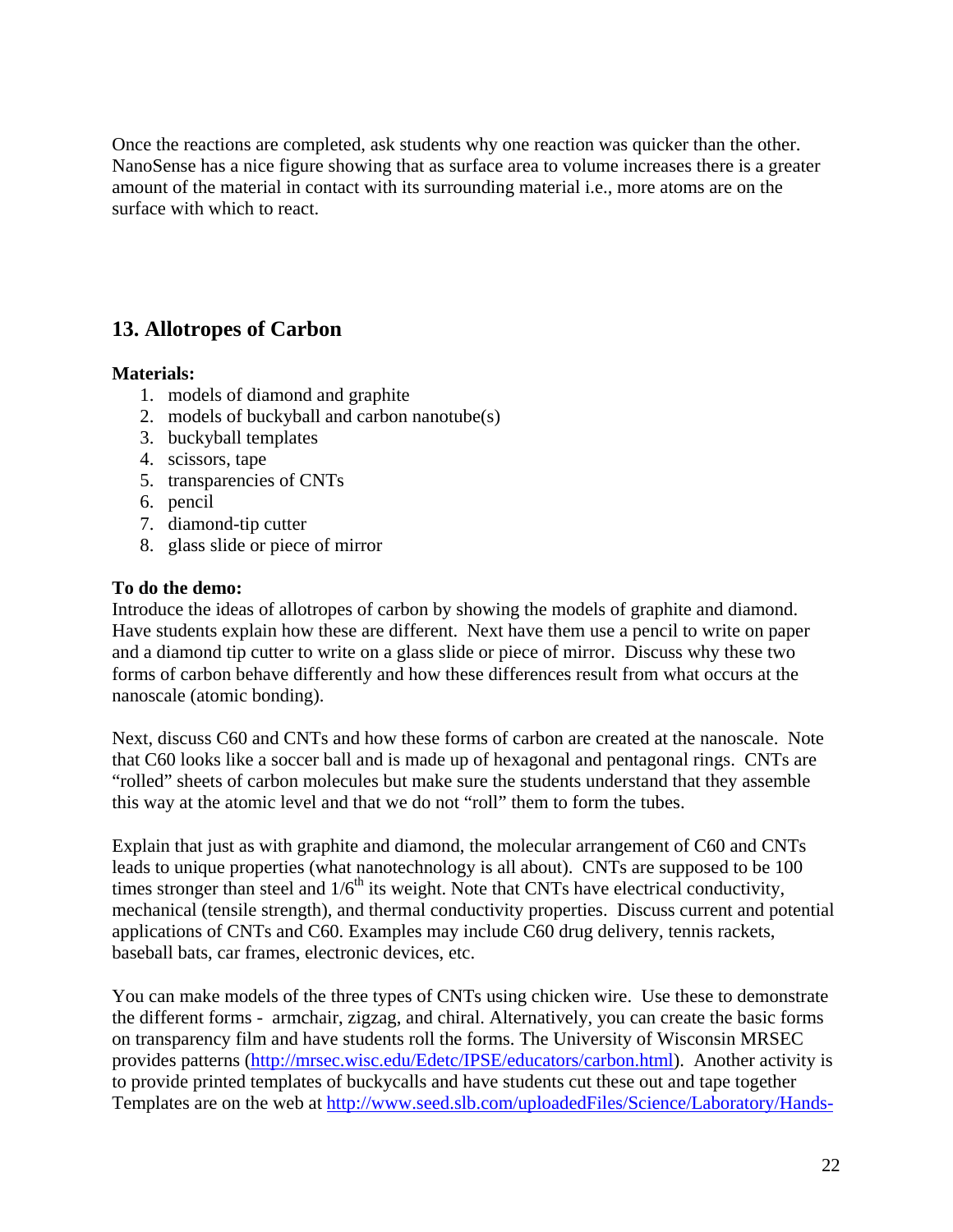[On\\_Lab/Earth\\_Science/Build\\_a\\_Buckyball/Related\\_Articles/exp.pdf](http://www.seed.slb.com/uploadedFiles/Science/Laboratory/Hands-On_Lab/Earth_Science/Build_a_Buckyball/Related_Articles/exp.pdf) and <http://invention.smithsonian.org/centerpieces/ilives/kroto/buckyball.pdf>. These can also be used as a take home from the event along with the word search and crossword puzzles developed by the University of Wisconsin MRSEC (<http://mrsec.wisc.edu/Edetc/IPSE/educators/carbon.html> Vega Science Trust has directions for making buckyballs including one that is a map of the world - [http://www.vega.org.uk/video/internal/18.](http://www.vega.org.uk/video/internal/18)

## **14. Tools of Nano**

This demo is designed to let students understand that nanotechnology requires special tools in order to "see" and manipulate at the nanoscale. The demo is based on materials from the University of Wisconsin MRSEC (Nanotechnology Mitten Challenge & Refrigerator Magnet Activity Guide) and NISE Net (Exploring Tools – SPM). <http://mrsec.wisc.edu/Edetc/EExpo/probes/index.html> <http://mrsec.wisc.edu/Edetc/IPSE/educators/activities/mittenChall.html> <http://www.nisenet.org/catalog/programs/exploring-tools-spm>

### **Materials:**

- 1. LEGO® or other similar building materials
- 2. model of graphite and or diamond (numerous vendors sell these) or build LEGO® Molecular-Scale models found at: <http://mrsec.wisc.edu/Edetc/LEGO/crystal.html>
- 3. oven mitts (we use Mickey Mouse hand gloves from Disney)
- 4. refrigerator magnets ( with a piece of the short edge cut off to be used as a probe strip)
- 5. image of how an AFM works
- 6. AFM images

#### **To do the demo:**

#### **Part 1:**

Ask the students what is the smallest thing they can think of. Ask the students what is the smallest thing they have seen with their eyes. Next, guide the conversation to atoms and molecules and show the molecular model(s). Ask if there are any LEGO building experts or any volunteers to build a model (you can have them duplicate the molecular models you have or show them the various models available at the University of Wisconsin MRSEC site noted above).

Once you have one or two volunteers tell them that the atoms are in the nano world and they (the volunteers) are not. Thus, to imagine what it would be like for us to build in the nanoworld they will need to build their models while wearing oven mitts. Provide them enough time to struggle with the building of the model. Then ask why is it so difficult to build the models? Can they provide examples of needing the right size of something to perform a task? Examples could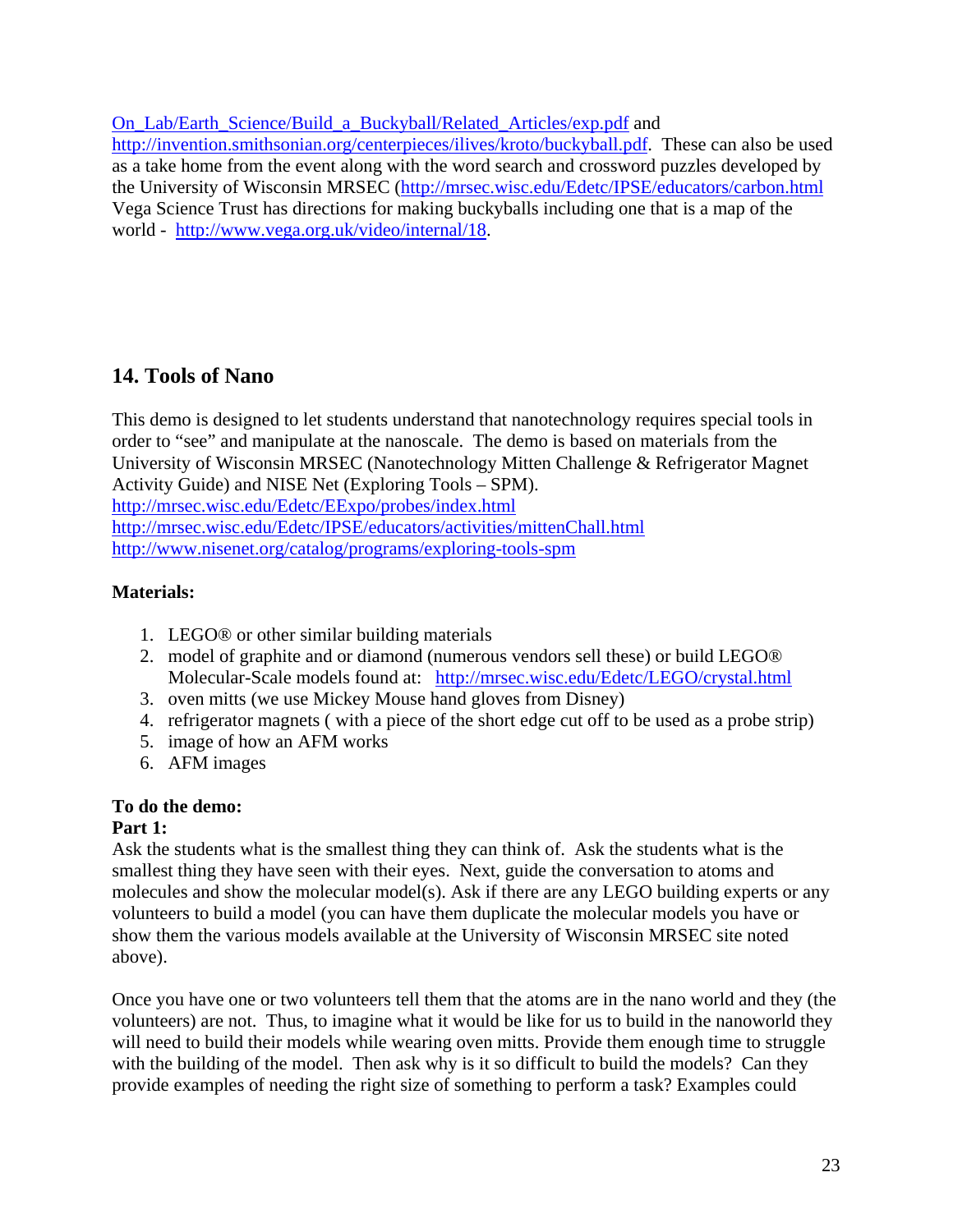include scissors to cut paper but not hedge trimmers; knife to butter toast but not a sword, a hammer to hit a nail but not a sledgehammer.

#### **Part 2:**

The next part of the demo will use the refrigerator magnets. Have the students separate the magnet from the probe strip and turn the magnet onto the black side. Have them move the strip lengthwise over the magnet and then widthwise. Ask if they felt a difference depending on which way they moved the probe strip across the larger magnetic surface. The students should feel a slight bumpiness with one of the directions. The NISE Net link has some nice graphics to show how the magnetic field is in bands and that what the students are feeling is the probe being repelled and attracted across the bands. They can't see these forces but they can feel them. This is how the AFM works – feeling the forces of the surface it is scanning.

This part of the demo then leads into the use of scanning probe microscopes to "see" and manipulate the atomic world. Explain how an AFM scans the nanosurface with a fine tip, detects the forces at that level, and generates an image of the surface. Show the students a graphic of the basic components of the AFM and some AFM images.

There are two variations you can add to this demo. One variation is to have the students take a fingertip and run it down the length of their arm. Ask what occurred as the "tip" passed over shirt, skin, knuckles, jewelry. Did this provide an idea of the variations of the surface?

Additionally you could have the students view objects using a digital microscope hooked up to a laptop (Rope on a Scope, DinoLite, etc.). This would encourage discussion of needing a tool to see small things or details not possible with the unaided eye.

A good graphic comparison is to have remote sensing images of the seafloor (examples can be found at [http://www.noaanews.noaa.gov/stories2007/images/maverick-waves.jpg;](http://www.noaanews.noaa.gov/stories2007/images/maverick-waves.jpg) [http://www.ceps.unh.edu/news/releases04/images/seamount.jpg\)](http://www.ceps.unh.edu/news/releases04/images/seamount.jpg) along with AFM images. Both images are representations of things we can't see – one on the macroscale and the other on the nanoscale.

#### **Creating Colors by Changing Scale**

Developed by Ethan Allen - Center for Nanotechnology, University of Washington

This is a demonstration about thin films.

#### **Materials**

- 1. Clear fingernail polish any brand works fine.
- 2. Black Tyvek® or construction paper, cut into ~4"squares. Construction paper is OK, but absorbs water, drips out black dye, and takes quite a while to dry. Using Tyvek, as it is non-absorbent, avoids these issues, enables much more rapid drying of the films, and thus permits much shorter turn-around times for processing this demonstration/interactive.
- 3. Shallow plate or dish, with enough water to cover or submerge one of the black squares.
- 4. Paper towels to clean up excess water.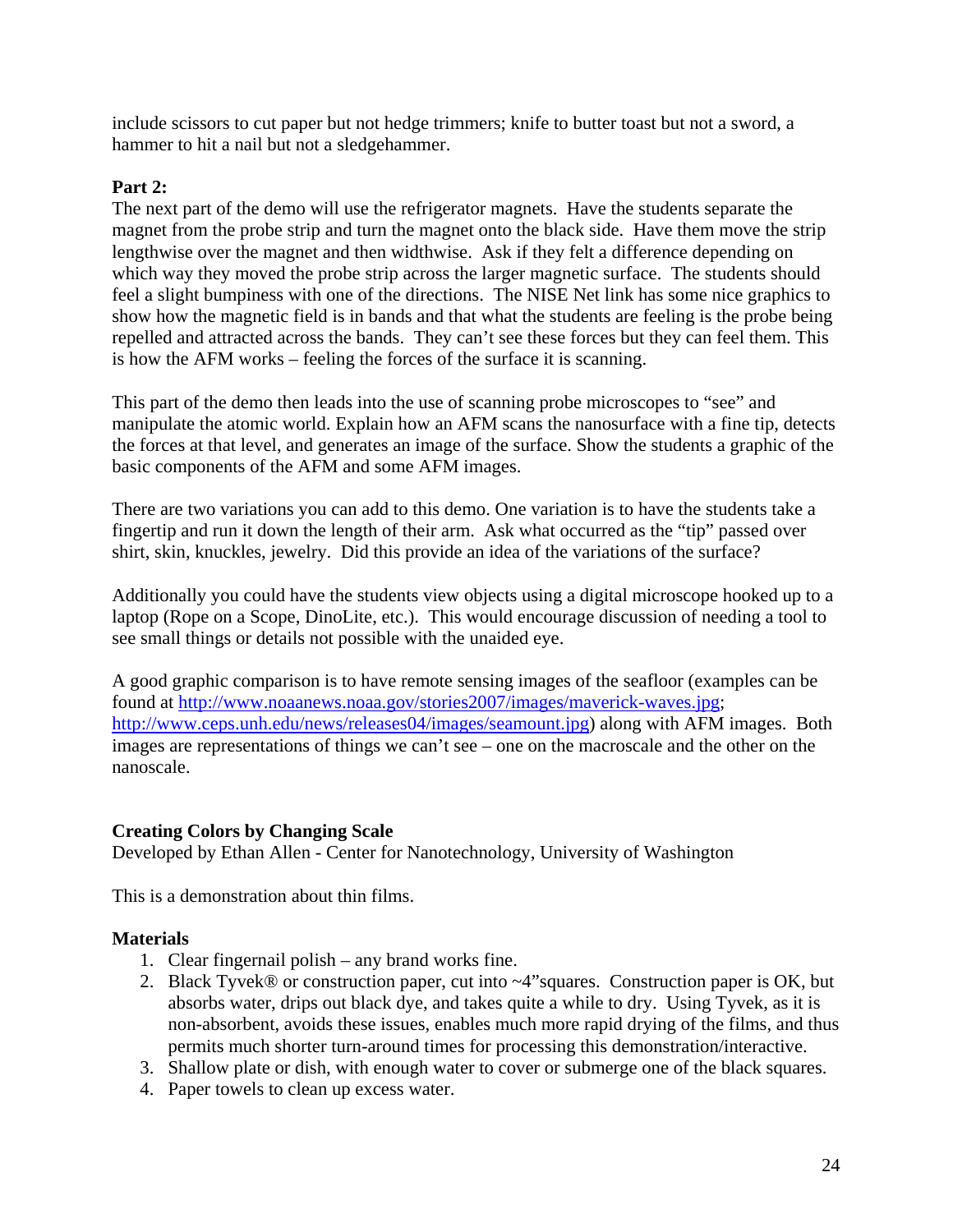To do the demo:

- 1. Place a black square under water so that just its corners are exposed.
- 2. Pick up some clear nail polish from the bottle with the brush.
- 3. Drop ONE small bead of nail polish from the brush onto the water. (If needed, just touch the drop of polish to the surface of the water.)

Watch the colors appear as the drop spreads out into a thin film!

- 4. Carefully lift the square to catch as much of the film as possible, draining off excess water. Do not let the film slide off the square.
- 5. Let the film and square dry.

#### **What is going on?**

#### *How can we see really tiny structures without using a microscope?*

Here we make a very thin film from a drop of clear fingernail polish. Flattening the droplet to a film of microscopic (a few thousand nanometers) thickness makes the material appear brightly colored.

#### *Where else do we see colors that are based in the scale of the material?*

The sheen you see in soap bubbles and the 'rainbow' effect in some oil slicks are examples of this same thin film phenomenon. Closely related are the iridescent colors that appear on CDs and DVDs, and in some bird feathers, butterfly wings, and some beetles. These result from the material having a regular, repeated structural unit that is about the same size as the wavelength of light – a few hundred nanometers.

## **How does this work?**  *Why does the clear liquid become a colorful film?*

As the small drop of liquid spreads out on the water, its thickness decreases to a few microns. (A micron is one thousandth of a millimeter.) The bright iridescent colors in the film result from the interference of light reflecting back from the top and bottom of this thin film.

Most light passes through the clear film. But some of the light from above reflects back up off of the smooth top surface of the film; and some of the light passes into the film and then reflects back up off of the bottom surface of the film.

This light reflecting back up from the bottom surface of the film then emerges from the top surface but, because it has traveled very slightly further than the light reflecting from the top surface, is now out of phase with the light reflecting off the top surface. The two sources – reflections from the top and bottom surfaces of the thin film – interfere with one another;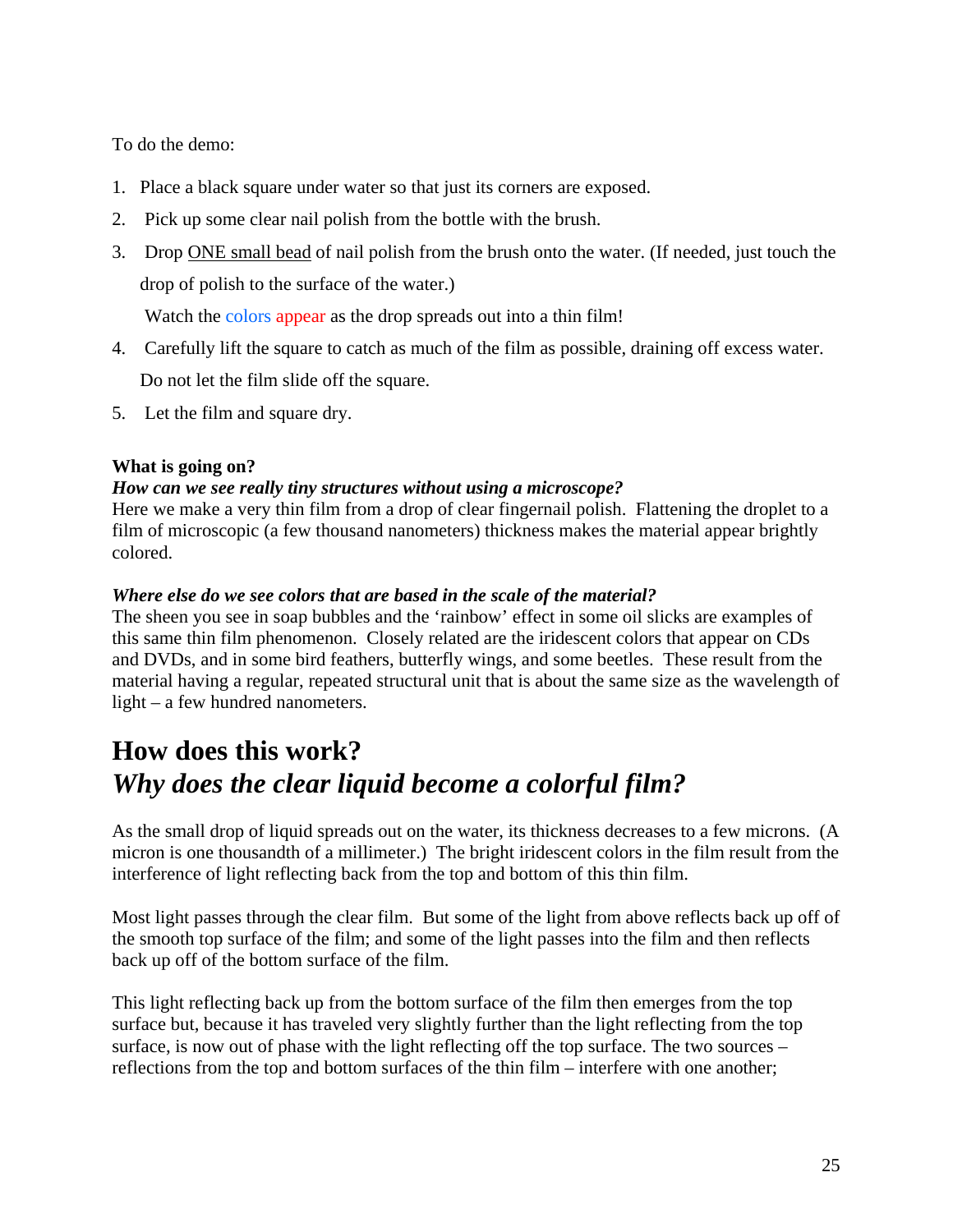sometimes they reinforce each other, producing bright colors, and sometimes they cancel each other out, producing no color (see the diagram below).

The varying thickness of the film at its edges produces these bands of changing colors called 'interference fringes.' Much of the center of the film is more or less of uniform thickness and thus will tend to be of a single color.



[diagram from Wikipedia - [http://en.wikipedia.org/wiki/Interference\\_fringe - on 1/5/10\]](http://en.wikipedia.org/wiki/Interference_fringe%20%20-%20on%201/5/10)

## **Extension**

Make several films and let them dry. Observe and compare them carefully to one another. What do you note about the progression of colored bands from the outermost edges toward the center? What does this indicate about the specific sequence of color bands that you see?

#### **Some Other Questions:**

- 1. What happens if you use colored nail polish?
- 2. What happens if the nail polish is thicker (more viscous) or thinner (more watery)?
- 3. What happens if you use a bigger or smaller drop of nail polish?
- 4. What happens if you put one thin film on top of another?
- 5. How could you find out how thick the film is?
- 6. How do the colored bands around the edge of the film correspond to film thickness?
- 7. What happens if you view the film under different colored lights?

We use the following to place the paper containing the thin film in and provide information to participants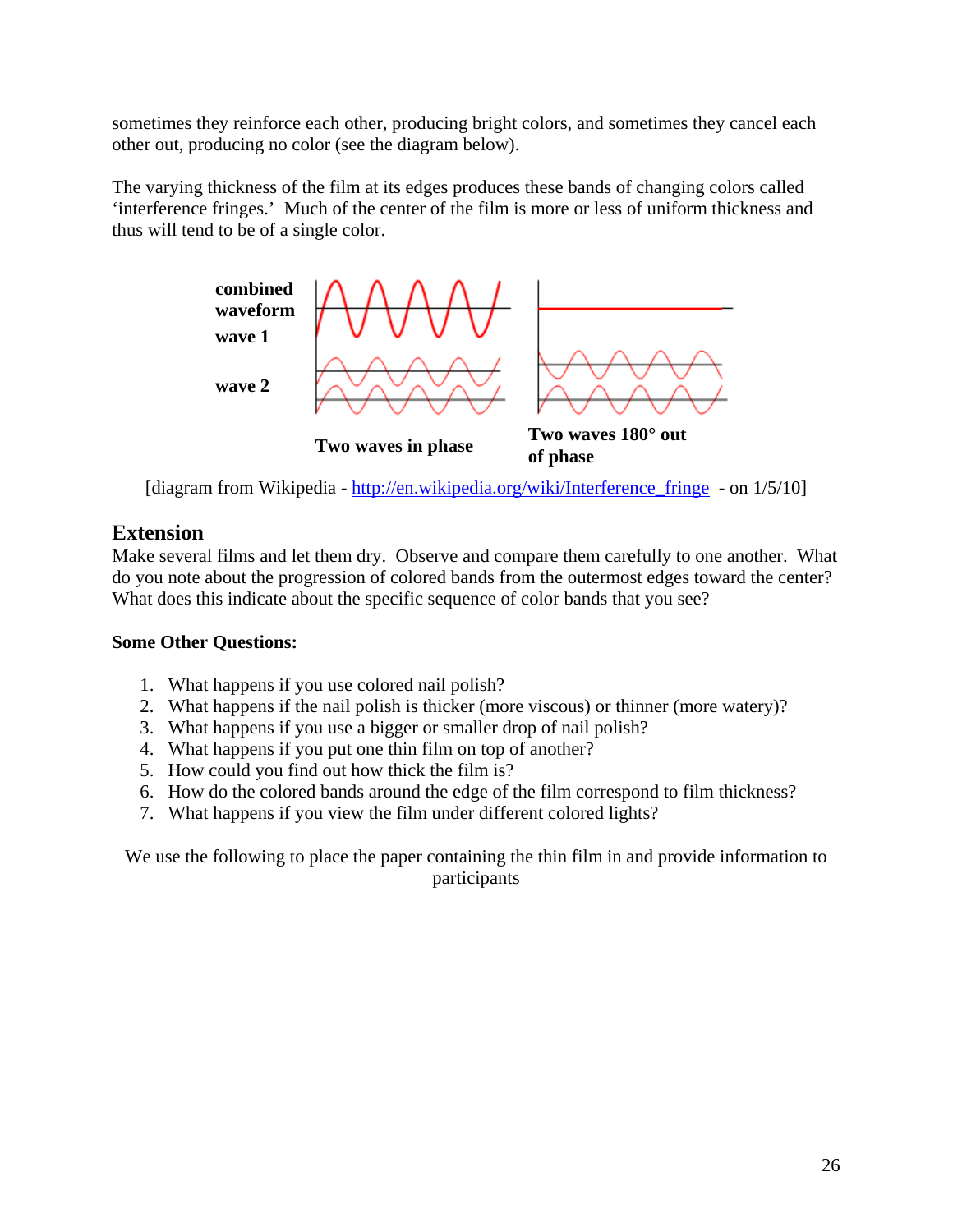#### **Scientist/educator Ethan Allen developed this activity to help make nanoscale phenomena visible and accessible, with support from the:**

**University of Washington's Center for Nanotechnology, National Nanotechnology Infrastructure Network, and Pacific Science Center** 

**Funded by the National Science Foundation** 



#### **Scientist/educator Ethan Allen developed this activity to help make nanoscale phenomena visible and accessible, with support from the:**

**University of Washington's Center for Nanotechnology, National Nanotechnology Infrastructure Network, and Pacific Science Center** 

**Funded by the National Science Foundation**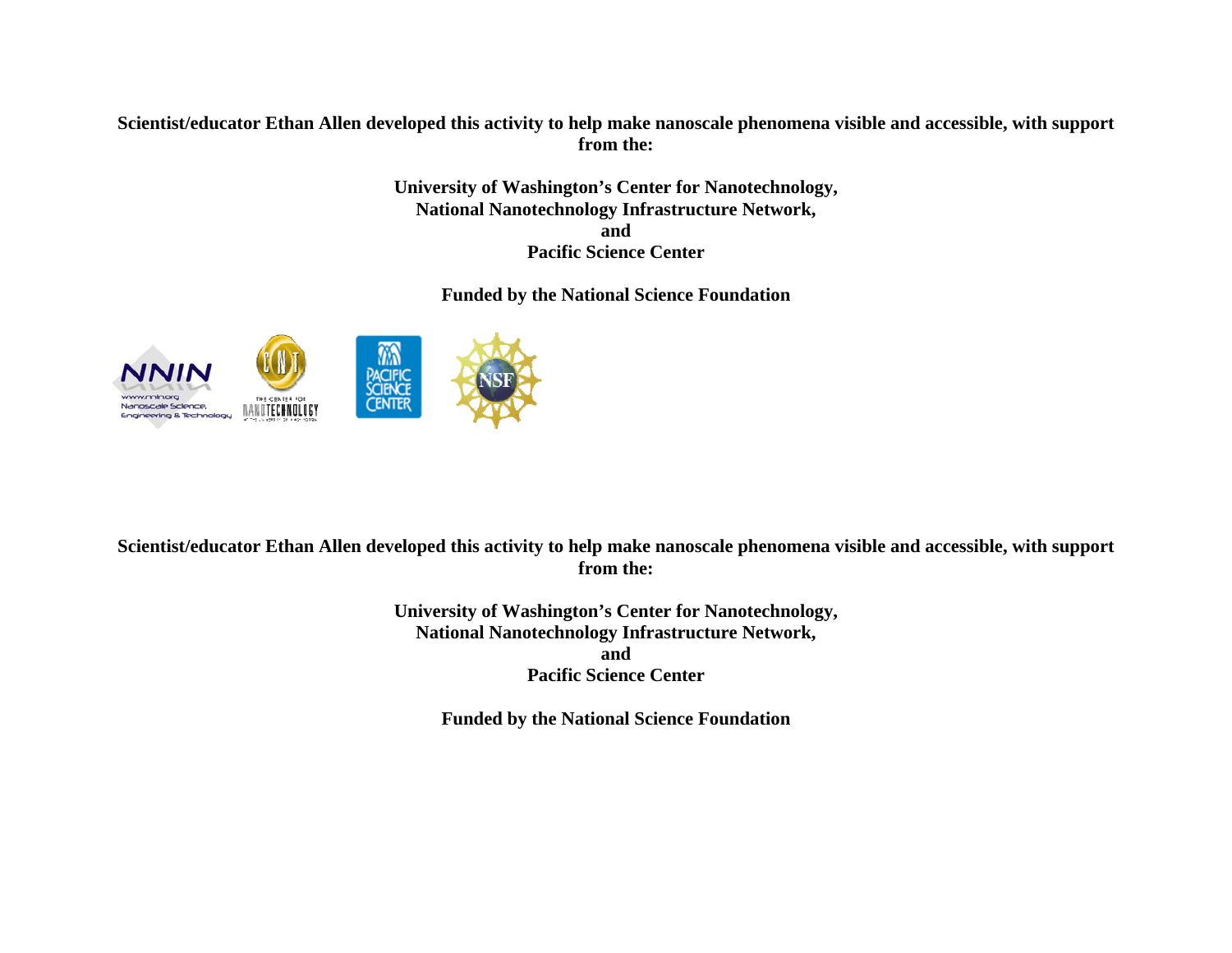

#### **Changing Colors by Changing Scale**

**The colorful form enclosed is a single drop of clear fingernail polish. It was dripped onto water, where it spread out into a thin film, and was then lifted out on the square of black material.** 

**This illustrates how properties of materials change with scale. The round droplet of clear nail polish has become a microscopically thin layer.** 

**Light waves reflecting from the top and bottom surfaces of the thin, clear layer interfere with one another. This interference produces a somewhat uniform color across the center of the film, where it is of one thickness. The changing bands of colors around the edge are caused by the changing interference patterns as the film thins further.** 

### **Changing Colors by Changing Scale**

**The colorful form enclosed is a single drop of clear fingernail polish. It was dripped onto water, where it spread out into a thin film, and was then lifted out on the square of black material.** 

**This illustrates how properties of materials change with scale. The round droplet of clear nail polish has become a microscopically thin layer.** 

**Light waves reflecting from the top and bottom surfaces of the thin, clear layer interfere with one another. This interference produces a somewhat uniform color across the center of the film, where it is of one thickness. The changing bands of colors around the edge are caused by the changing interference patterns as the film thins further.**